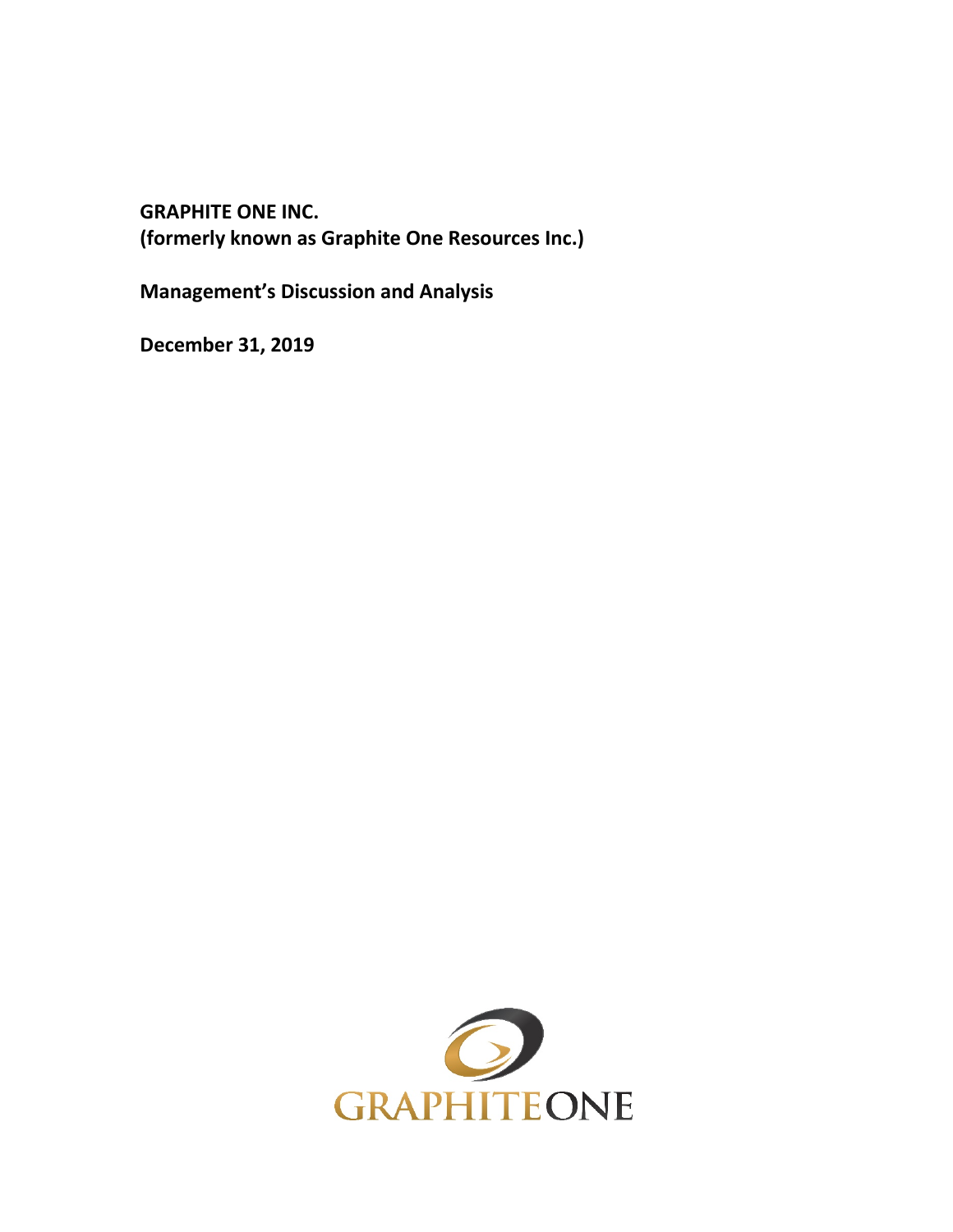The following Management's Discussion and Analysis ("MD&A"), prepared as of April 24, 2020, should be read together with the consolidated financial statements of Graphite One Inc. ("Graphite One" or the "Company") for the years ended December 31, 2019 and December 31, 2018, and related notes thereto, which are prepared in accordance with International Financial Reporting Standards as issued by the International Accounting Standards Board ("IFRS"). All amounts are stated in Canadian dollars unless otherwise indicated. The reader should be aware that historical results are not necessarily indicative of future performance.

## **Forward Looking Statements**

Forward-looking statements look into the future and provide an opinion as to the effect of certain events and trends on the business. Certain statements contained in this MD&A constitute forward-looking statements. The use of any words such as "anticipate", "continue", "estimate", "expect", "may", "will", "project", "should", "believe" and similar expressions are intended to identify forward-looking statements. These forward-looking statements are based on current expectations and various estimates, factors and assumptions and involve known and unknown risks, uncertainties and other factors. Examples of where the company uses forward looking statements include when discussing exploration plans, operational plans and future expenditure expectations.

It is important to note that:

• Unless otherwise indicated, forward-looking statements in this MD&A describe the Company's expectations as of April 24, 2020.

• Readers are cautioned not to place undue reliance on these statements as the Company's actual results, performance or achievements may differ materially from any future results, performance or achievements expressed or implied by such forward-looking statements if known or unknown risks, uncertainties or other factors affect the Company's business, or if the Company's estimates or assumptions prove inaccurate. Therefore, the Company cannot provide any assurance that forwardlooking statements will materialize.

• The Company assumes no obligation to update or revise any forward-looking statement, whether as a result of new information, future events or any other reason except as required by law.

The mineral resource estimates reported in this MD&A were prepared in accordance with Canadian National Instrument 43-101 Standards of Disclosure for Mineral Projects ("NI 43-101"), as required by Canadian securities regulatory authorities. For United States reporting purposes, the United States Securities and Exchange Commission ("SEC") applies different standards in the classification of mineralization. In particular, while the terms "measured," "indicated" and "inferred" mineral resources are required pursuant to NI 43-101, the SEC does not recognize such terms. Canadian standards differ significantly from the requirements of the SEC. Investors are cautioned not to assume that any part or all of the mineral deposits in these categories constitute or will ever be converted into reserves. In addition, "inferred" mineral resources have a great amount of uncertainty as to their existence and great uncertainty as to their economic and legal feasibility. It cannot be assumed that all or any part of an inferred mineral resource will ever be upgraded to a higher category. Under Canadian securities laws, issuers must not make any disclosure of results of an economic analysis that includes inferred mineral resources, except in rare cases.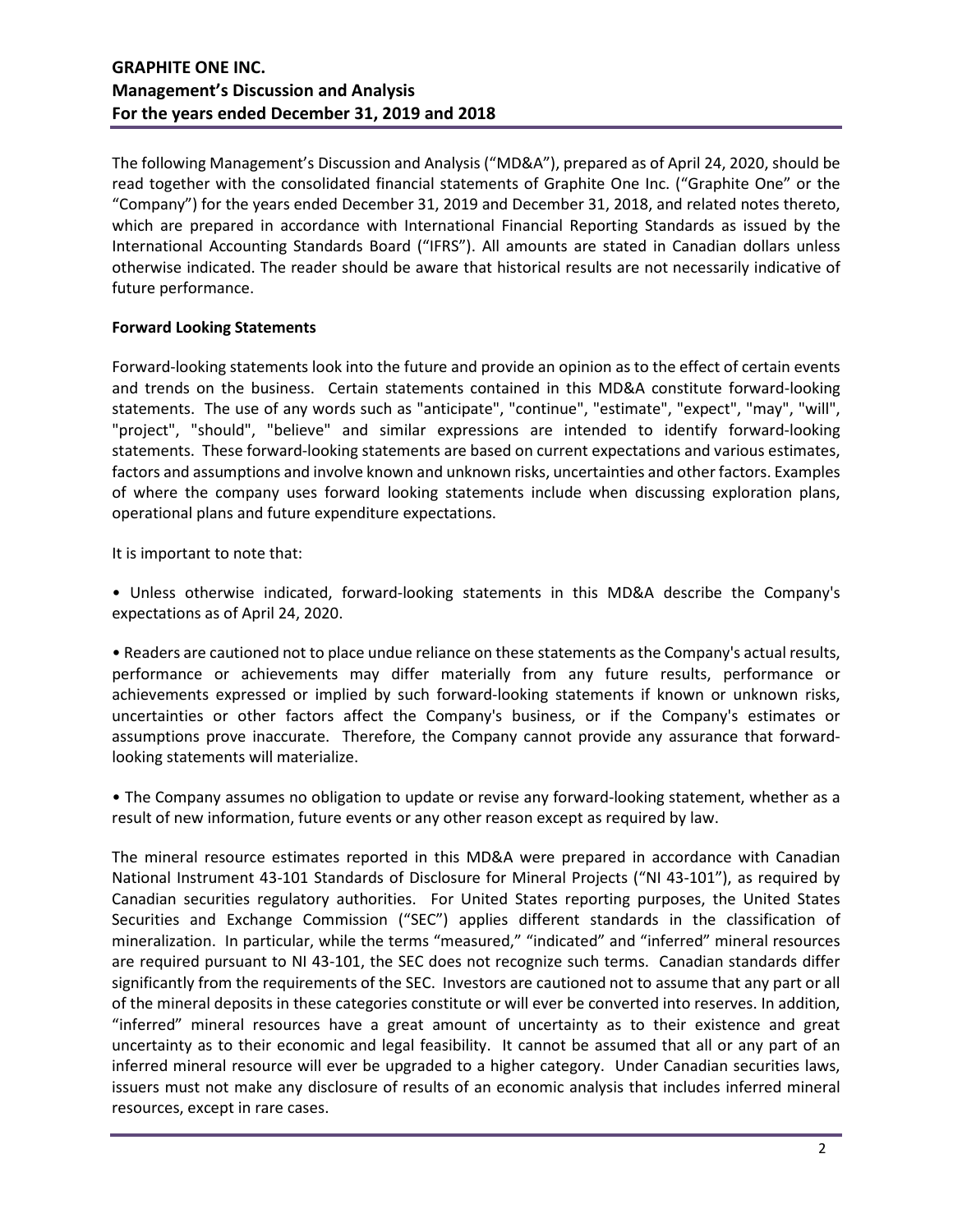For a description of material factors that could cause the Company's actual results to differ materially from the forward-looking statements in this MD&A, please see "Mining Risks" and "Business Risks".

## **Nature of Operations**

Graphite One was incorporated in Alberta and commenced operations on March 16, 2006 under the name Cedar Mountain Exploration Inc. On October 18, 2007, the Company closed its initial public offering and on October 29, 2007 began trading on the TSX-Venture Exchange under the symbol CED. On March 23, 2012, the Company changed its name to Graphite One Resources Inc. and adopted the symbol GPH on the TSX-Venture Exchange effective March 27, 2012. On February 27, 2019 the Company changed its name to Graphite One Inc. On June 11, 2012 the Company began trading in the over the counter market in the United States on the OTCQX under the symbol GPHOF. Due to changes in the listing requirements of the OTCQX, the Company began trading on the OTCQB on April 1, 2017. Graphite One is the parent company of the consolidated group

Graphite One is engaged in the acquisition, exploration and evaluation of graphitic mineral properties. The Company is focusing its exploration and evaluation efforts on the Graphite Creek Property. The recoverability of the invested amounts shown for the exploration and evaluation property is dependent upon the existence of economically recoverable reserves, securing and maintaining title and beneficial interest in the property, obtaining the necessary financing to complete development and, ultimately, generating sufficient profits from future production or sufficient proceeds from the disposition of the exploration and evaluation property. In July 2017, the Company released the results of its inaugural Preliminary Economic Assessment ("PEA"). See "Preliminary Economic Assessment" for further discussion.

## **Exploration and Evaluation Property**

## **Graphite Creek Property Summary**

The Graphite Creek Property is located on the Seward Peninsula of Alaska about 59 kilometers ("km") north of the deep seaport at Nome and is situated about 20 km from a seasonal road and 4km from tidewater.

The Graphite Creek Property consists of 176 mining claims covering 9,583 hectares (23,680 acres) and is comprised of:

- Fifty-six Alaska state mining claims (the "GC Purchased Property"); and,
- One hundred and twenty located Alaska state mining claims (the "GC Staked Property").

## **Graphite Creek Lease Agreement and Net Smelter Royalty Agreements**

In May 2015, the Company executed a long-term lease agreement ("Lease") with Kougarok LLC ("Kougarok"), commencing effective January 1, 2014 with an initial term of twenty years, and with provisions to extend the lease for two successive twenty-year periods and ultimately for as long as production continues from the property. An advance royalty in the amount of US\$30,000 was paid upon execution of the Lease, with annual payments of US\$30,000 due each year until January 2020. The advance royalty becomes US\$40,000 January 1, 2020, US\$50,000 January 1, 2021, and then increases by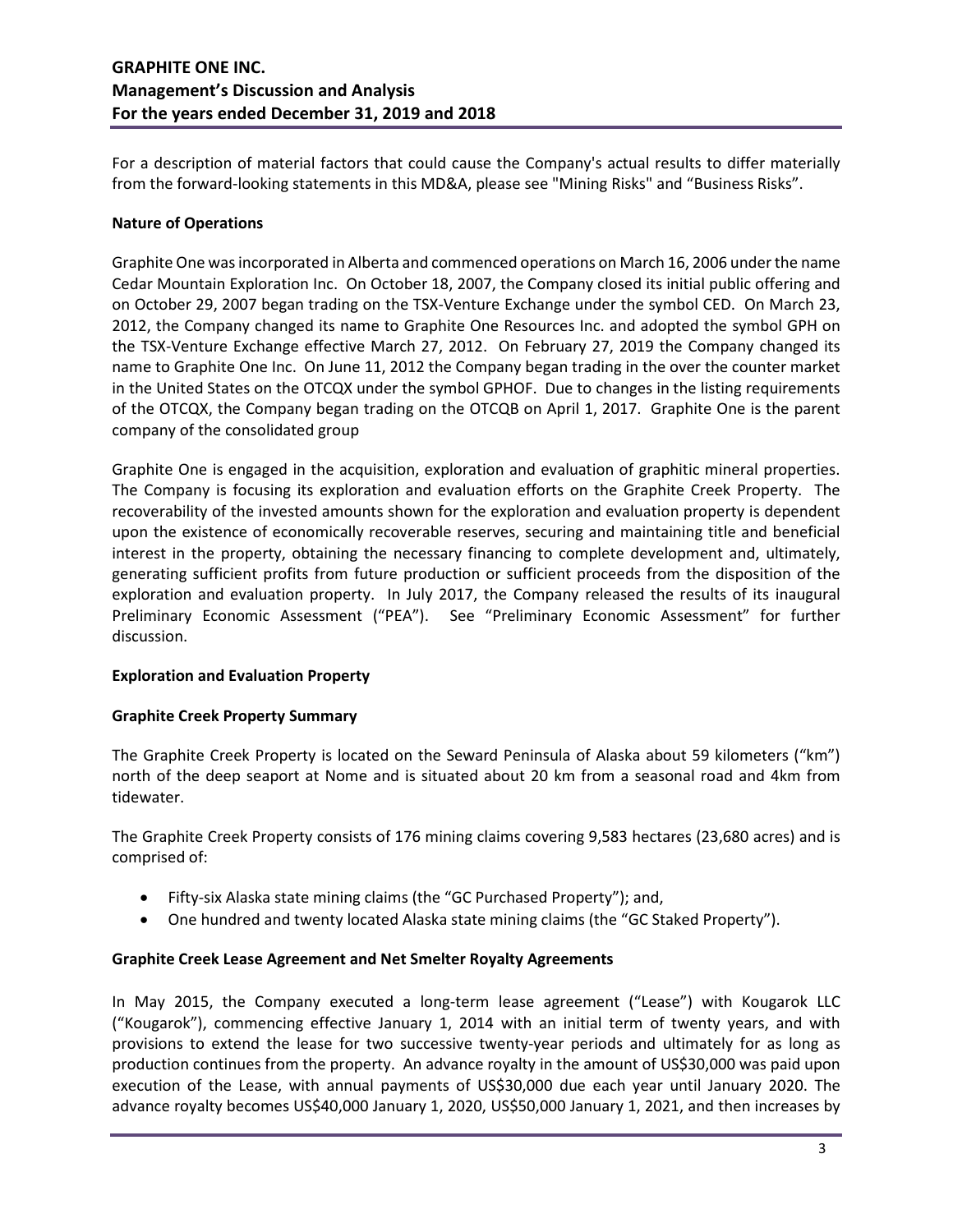US\$10,000 each year until production commences. All required payments under the Lease have been made to date. The production royalties are to be calculated as follows: 5% from lands in 4 former federal claims originally located in 1943; 2.5% from lands within 20 former federal claims; 5% from lands within state claims staked by the Company within the area of interest; and 2.5% from state claims acquired by the Company within the area of interest. All advance royalties paid may be recouped from production royalties. The Company has the option to reduce the production royalties by up to 2% by paying US\$2 million for each 1% reduction of the production royalties.

On January 24, 2012, the Company purchased from a private individual (the "Seller") 28 of the claims included in the GC Purchased Property for \$20,000 and a 2% production royalty on future production from the GC Purchased Property. The Company had the right to purchase the production royalty for \$1 million until January 24, 2015 (the "Royalty Purchase Option"). The Company and the Seller entered into an extension agreement effective January 24, 2015 (the "2015 Extension Agreement") whereby the Royalty Purchase Option could have been exercised at any time on or before the earlier of (i) January 24, 2017, or (ii) the date that is six (6) months after the release by the Company of a feasibility study on the Graphite Creek Property. In connection with the 2015 Extension Agreement, the Company issued to the Seller 76,923 common shares of the Company at an issue price of \$0.13 per share. In January 2017, the Company and the Seller agreed to further extend the terms of the Royalty Purchase Option and entered into an extension agreement effective January 24, 2017 (the "2017 Extension Agreement") whereby the Royalty Purchase Option may be exercised at any time on or before January 24, 2021. In connection with the 2017 Extension Agreement, the Company issued to the Seller pre-consolidated 1,666,667 common shares of the Company at an issue price of \$0.09 per share and 1,153,846 common share purchase warrants of the Company.

During June 2015, the Company purchased from another private individual the balance of the GC Purchased Property (28 Alaska state mining claims covering the same lands as the 28 Alaska state mining claims acquired in January 2012) for US\$50,000, the issuance of 3 million common shares of the Company at a fair value of \$270,000 and a royalty interest equal to 1% of the Net Smelter Returns received by the Company on production from the claims. The Company has the right to purchase the royalty for US\$500,000 at any time within 36 months following the start of mine production.

The Company located an additional 43 Alaska state mining claims in 2015, bringing the total to 176 Alaska state claims, for a total area of 9,583 hectares (23,680 acres) covering the project area. The new claims include eight on Alaska select and transferred lands and 35 on unselected Alaska state land, which will require selection and transfer to be active. These new claims cover areas adjacent to the Graphite Creek deposit for potential infrastructure needs and access to tide water.

In March 2018 and under the terms of the Lease, Kougarok completed the conversion of its 24 Federal unpatented lode mining claims to State of Alaska mining claims with the Alaska Department of Natural Resources. The Company in turn transferred ownership to Kougarok of thirteen of its Alaska state mining claims that overlapped with the lands of 4 of the former federal claims and simultaneously leased them back from Kougarok. This conversion relieves the Company of the need to comply with certain federal regulatory requirements since federal lands are no longer involved and is anticipated to simplify the permitting process for the project.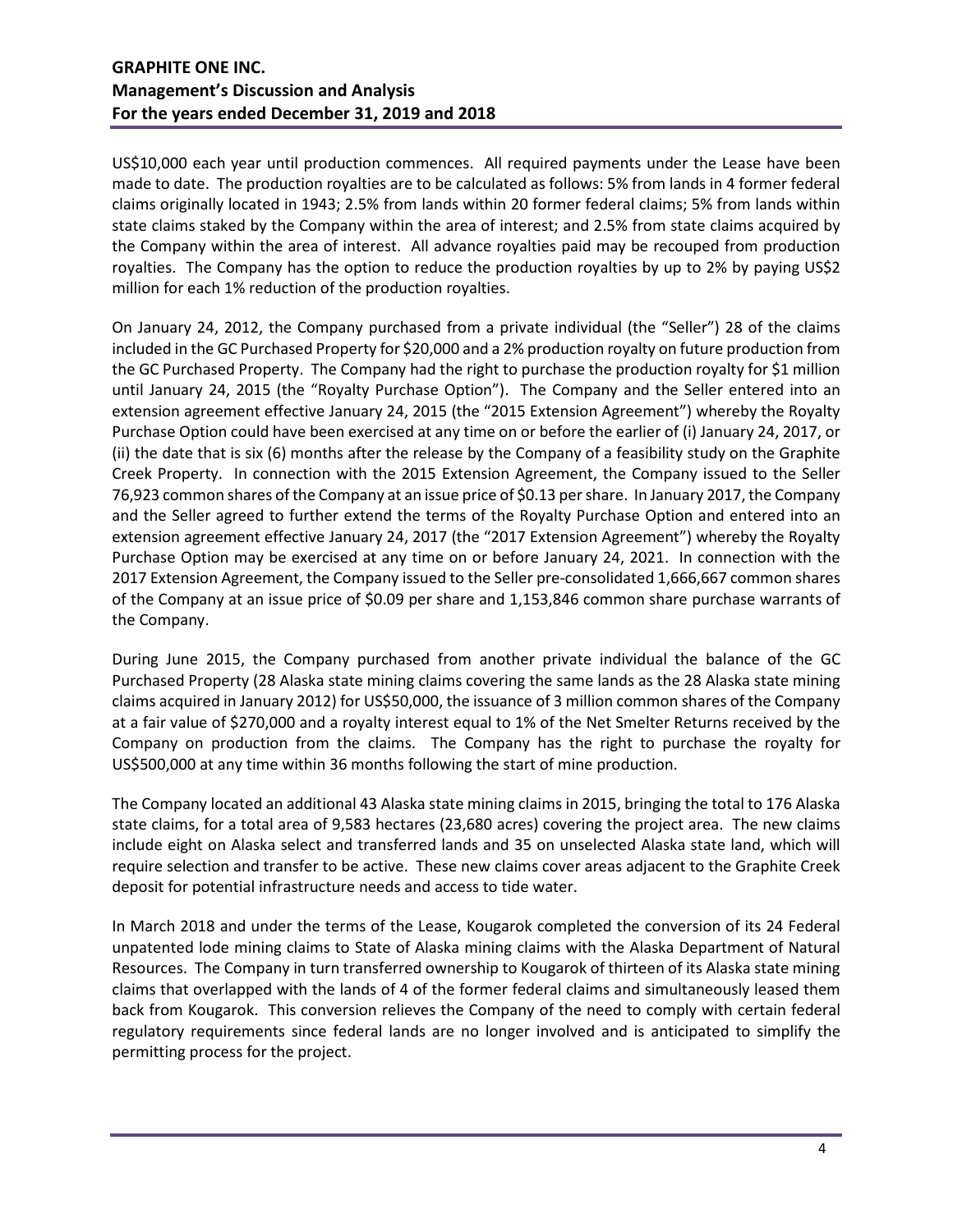## **TRU Graphite Reports**

In 2014, TRU Group was commissioned by the Company to identify options for the Graphite Creek Project with a focus on matching the resources to up-market functionalized end uses for graphite (Stage A). In 2015, TRU Group undertook a second stage of study (Stage B) to conduct test work and determine the characteristics of the graphite. On April 15, 2015, the Company announced receipt of TRU Group's Stage B Report (see the Company's press release dated April 15, 2015) which revealed that Graphite Creek graphite has unique characteristics, including spheroidal shaped graphite, high proportions of coarse flake graphite with high aspect ratios and naturally expanded/exfoliated flake graphite. TRU Group also identified the need for additional research and development to more fully understand these characteristics and the impact on processing and finished products. As a result of the importance of this development, the Company suspended work on its PEA in order to incorporate the findings from the Stage B Report into the PEA.

In November 2015, the Company engaged TRU Group to produce trial spherical graphite lab samples for internal assessment of electrochemical performance and for potential end-user evaluation. In May 2016, the Company announced the successful production of premium grade spheroidized graphite ("SPG") from 99.98% Cg purified graphite (see the Company's press release dated May 5, 2016), with yield in these first trial runs averaging 74.6%. The results of Phase 5 of the Company's Exploratory Product Development have shown that first discharge capacity of the samples approached, and in one case equaled the theoretical maximum capacity of natural graphite and results from repeat charge/discharge cycles confirm high performance, repeatability and stability of GPH STAX graphite (see the Company's press release dated May 20, 2016).

## **Preliminary Economic Assessment**

In January 2017, the Company announced the results of its PEA for the Graphite Creek Project. The Project is conceived as a vertically integrated manufacturer of high grade Coated Spherical Graphite ("CSG") with mining and processing facilities near Nome, Alaska and advanced material processing done at a dedicated graphite product manufacturing facility situated, for the purposes of the PEA, in Washington State.

The PEA projects an estimated Net Present Value ("NPV") for the Project on a pre-tax basis of US\$1,037 million using a 10% discount rate, with an Internal Rate of Return ("IRR") of 27%. On a post-tax basis, the NPV is projected at US\$616 million using a 10% discount rate, with an Internal Rate of Return ("IRR") of 22%. Combined federal taxes, state taxes and royalties are about US\$2,163 million or 32% of earnings before depreciation, interest and taxes ("EBDIT"). Annual production of CSG and other graphite specialty materials is projected at 55,350 metric tonnes when full production is reached in Year 6. The PEA is based on 40 years of indicated and inferred resources grading 7% Cg (graphite) that have been identified in the target exploitation zone to sustain full scale operations, notwithstanding additional potential resources immediately outside the target zone or the broader Graphite Creek property.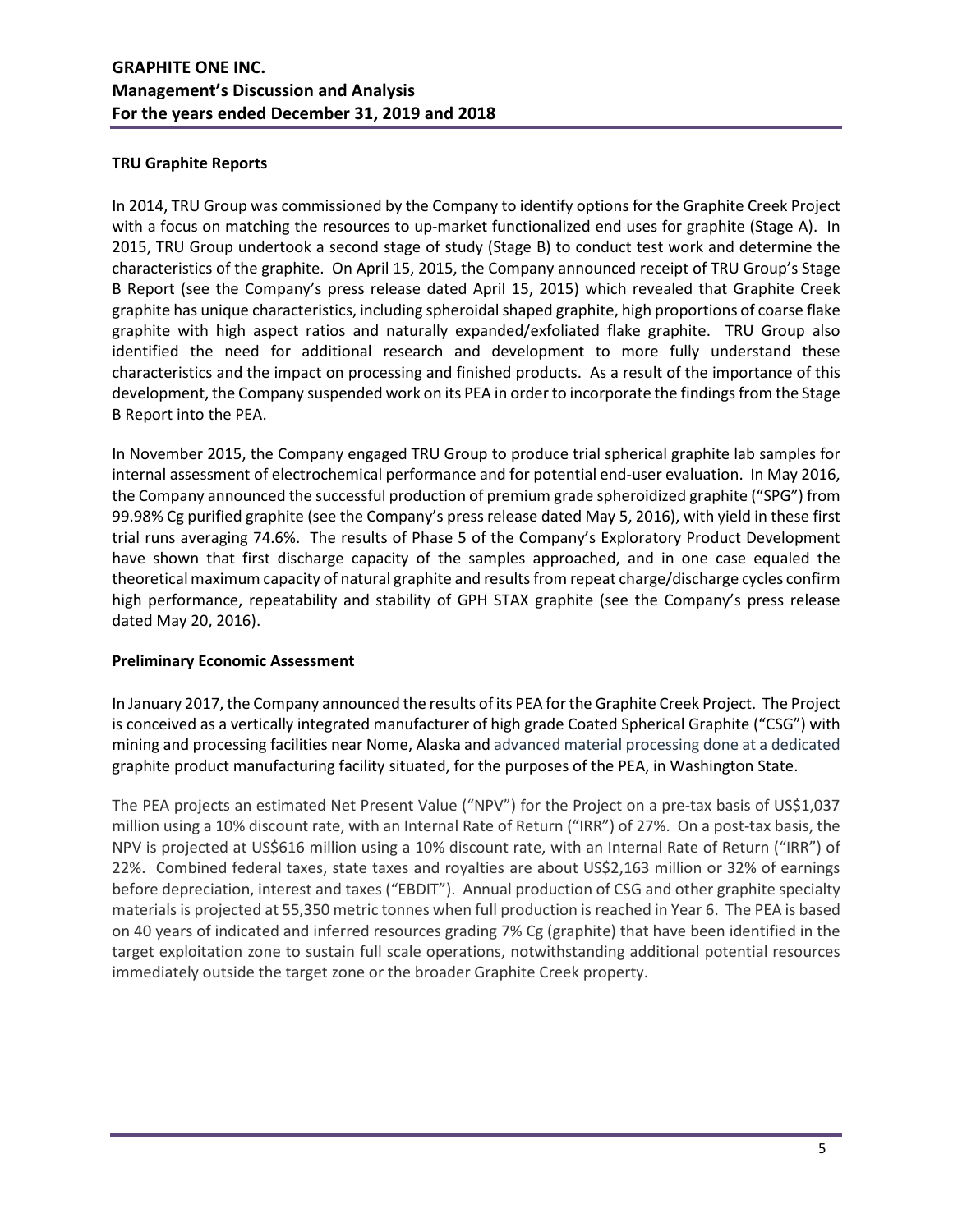| Summary of the Project's Pre-Tax Financial Results (US\$ Million)  |         |  |  |  |  |  |
|--------------------------------------------------------------------|---------|--|--|--|--|--|
| Project Earnings before Depreciation, Interest and Taxes (EBDIT)   | \$6,696 |  |  |  |  |  |
| Net Cash Flow                                                      | \$6,268 |  |  |  |  |  |
| NPV of Net Cash Flow at 10% Discount Rate                          | \$1,037 |  |  |  |  |  |
| <b>IRR</b>                                                         | 27%     |  |  |  |  |  |
| Payback Period in Production Year                                  | 4       |  |  |  |  |  |
|                                                                    |         |  |  |  |  |  |
| Summary of the Project's Post-Tax Financial Results (US\$ Million) |         |  |  |  |  |  |
| <b>Project Earnings Post-tax</b>                                   | \$4,533 |  |  |  |  |  |
| Capital Outlay and NSR Buyout/Buydown                              | \$433   |  |  |  |  |  |
| Net Cash Flow Post-tax                                             | \$4,100 |  |  |  |  |  |
| NPV of Net Cash Flow at 10% Discount Rate                          | \$616   |  |  |  |  |  |
| <b>IRR</b>                                                         | 22%     |  |  |  |  |  |
| Payback Period in Production Year                                  | 4       |  |  |  |  |  |

Pending a detailed graphite market study, the PEA is based on a selling price of US\$6,200 per tonne for CSG and an average selling price of US\$1,500 per tonne for Purified Graphite Powders. The Project's average blended price of its manufactured products is expected to be US\$5,054 per tonne, ex plant, on a 2016 constant US dollar basis. This is expected to generate cash earnings of US\$182 million per year on sales of US\$280 million at full capacity with a consolidated operating margin ("EBDIT") of 63% on sales. CSG will dominate output, and is expected to account for 75% of sales volume and 93% of sales revenue, or US\$260 million, of the total. Purified graphite powders will account for the balance with sales of US\$20 million.

## **Mineral Resource Estimates**

The Company's mineral resources as identified in the PEA contain an estimated 10.3 million tonnes classified as Indicated Resources averaging 7.2% Cg, and 71.2 million tonnes classified as Inferred Resources grading 7.0% Cg, both at 6% graphitic carbon ("Cg") cut-off grade. The resource estimates are summarized in the table below.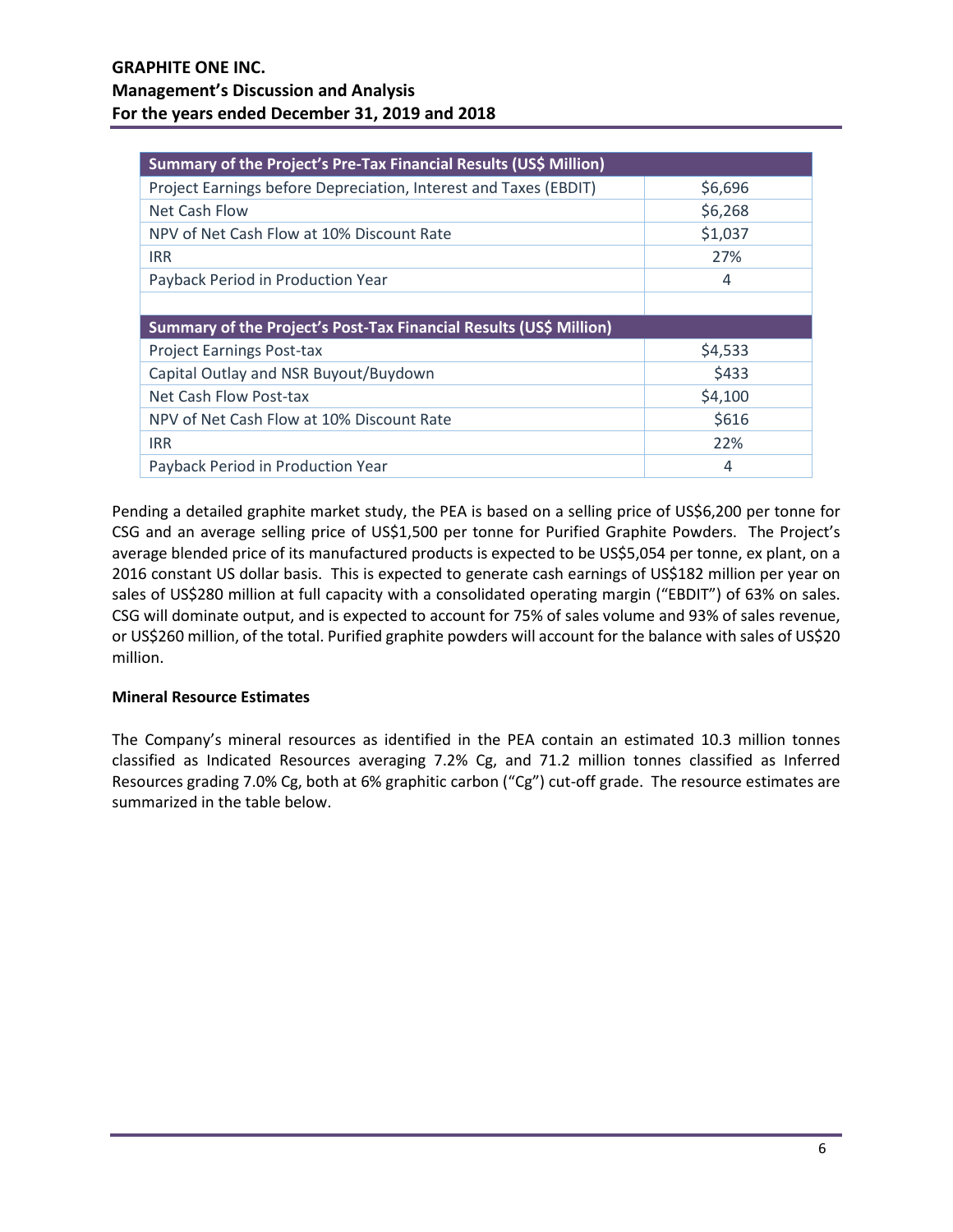| Graphite Creek Mineral Resource Estimates - January 2017 <sup>c</sup> |                         |                                                                 |           |  |  |  |  |  |
|-----------------------------------------------------------------------|-------------------------|-----------------------------------------------------------------|-----------|--|--|--|--|--|
| <b>Mineral Resource</b><br>Classification <sup>a</sup>                | Graphite %<br>$(\% Cg)$ | In Situ Graphite <sup>b</sup><br>$(000's$ Tonnes <sup>b</sup> ) |           |  |  |  |  |  |
| Indicated                                                             | 10.3                    | 7.2                                                             | 1,133,000 |  |  |  |  |  |
| Inferred                                                              | 71 2                    | 7.0                                                             | 1,109,000 |  |  |  |  |  |

- a: This resource estimate uses a 6.0 % Cg cut-off grade with a resource recovery of 80 to 95% Graphite concentrate with average selling price of US\$5,054/tonne.
- b: The tonnage and in situ graphite (metric tonnes) have been rounded off to the nearest thousand, and therefore may not tally due to rounding.
- c: Mineral resources are not mineral reserves and do not have demonstrated economic viability. There is no guarantee that all or any part of the mineral resource will be converted into a mineral reserve.

The mineral resource estimate was prepared by R. James Robinson, P.Geo of TRU Group Inc., who is an independent Qualified Persons under National Instrument 43-101, using the most current Canadian Institute of Mining, Metallurgy and Petroleum (CIM) Standards on Mineral Resources and Reserves, Definitions and Guidelines.

Resource estimates are based on cumulative drill data from the Company's 2012, 2013 and 2014 drill programs, totaling 48 holes and about 7,500 metres of drilling.

The Project's economic analysis has been designed based on the 6% mining cut-off grade, producing the desired 7.0% Cg mill-feed head grade. The scale of available material at 7% Cg is estimated to be 43.66 million tonnes using both Indicated and Inferred Resources, sufficient to support over 40 years of mining at full-scale production of 1,018,000 tonnes per year.

## **Graphite Creek Mine**

The Graphite Creek Mine (the "Mine") has been designed to operate on a 24-hour per day schedule (assuming two 12-hour shifts per day) on a year-round basis. When in full production in Year 6, the mine plan proposes delivering 1,018,000 tpy of graphite mineralized material to a nearby Mineral Processing Plant ("Processing Plant"). The PEA assumes mining would be performed year-round with owneroperated equipment.

## **Processing Plant**

The proposed Processing Plant, to be located at the Mine when at full production capacity, is to receive from the Mine 1,018,000 tpy of graphite mineralization grading 7% Cg and extract and recover 60,000 tpy of concentrate, grading 95% Cg. Graphite recovery during mineral processing is assumed under optimized conditions to reach 80%. The single concentrate recovered would be packaged in one tonne super sacks, placed in 20 tonne shipping containers and trucked to the Port of Nome. The containers would be loaded onto barges during the seasonal shipping window and delivered to the Product Manufacturing Plant (the "Manufacturing Plant").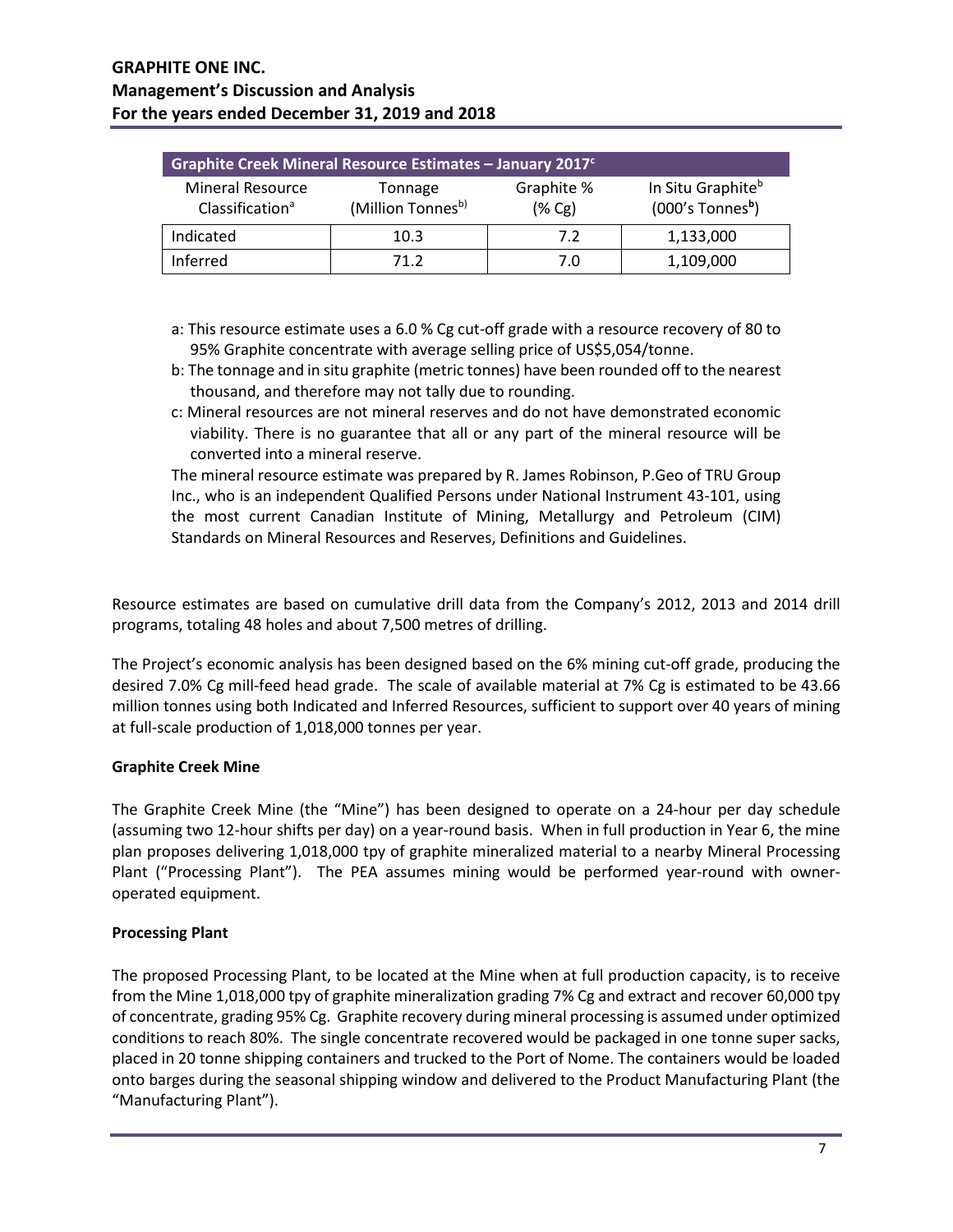## **Manufacturing Plant**

For purposes of the PEA, the Manufacturing Plant is assumed to be situated on a brownfield industrial site in Washington State serviced by public utilities with developed road and rail infrastructure. Criteria relevant to deciding its location include power cost, availability of industrial zoned land, proximity to tidewater and port facilities, and infrastructure that supports both the workforce and delivery logistics for input materials, services and finished products. The Company is identifying suitable locations for the Manufacturing Plant site.

The Manufacturing Plant would receive 60,000 tpy of concentrate grading 95% Cg from the Processing Plant. It would then be purified under an inert atmosphere to at least 99.95% Cg. Spherical graphite size fractions suitable for lithium-ion batteries are combined with coating precursor. The 'green' surface coated graphite product is heat treated in kiln type furnaces to harden the coating and into the final spherical graphite product.

Finished products at full production are projected to include:

- 41,850 tpy of Coated Spherical Graphite with a minimum purity of 99.95% Cg for the EV Li-ion battery market; and,
- 13,500 tpy Purified Graphite Powders, 99.8% Cg, <20 microns, suitable for lubricants, friction products, conductive polymers, specialty powder and metallurgical additives.

## **Project Capital Cost Summary**

Estimated capital costs for mining operations, the Processing Plant and the Manufacturing Plant and infrastructure are summarized in the table below and estimated to be US\$363 million. The plant capital expenditures were spread over three years and ramp up to full production at 60,000 tpy of graphite concentrate at the Processing Plant in Year Six of production. The Manufacturing Plant would concurrently reach full capacity of 55,350 tpy of graphite products. No contingency is included for the two plants. Indirect costs were assumed to be 33% of direct costs: 20% for EPCM (engineering, procurement, construction & management), 10% for freight and capital spare parts, and 3% for commissioning and start-up costs.

| <b>Operations Category</b>         | <b>Capital Cost</b><br>(US\$ millions) |
|------------------------------------|----------------------------------------|
| Mine & Processing Plant            | \$233                                  |
| <b>Product Manufacturing Plant</b> | \$130                                  |
| <b>Total All Operations</b>        | \$363                                  |

## **Capital Cost Estimates, Mine and Plants**

## **Project Operating Cost Summary**

Operating costs at full capacity for the Mine, Processing Plant and Infrastructure, and the Manufacturing Plant are estimated to be US\$98 million per year, as summarized in the table below. On a plant input/output basis, the total project operating cost equates to US\$96 per tonne of processing plant feed or US\$1,774 per tonne of finished graphite product.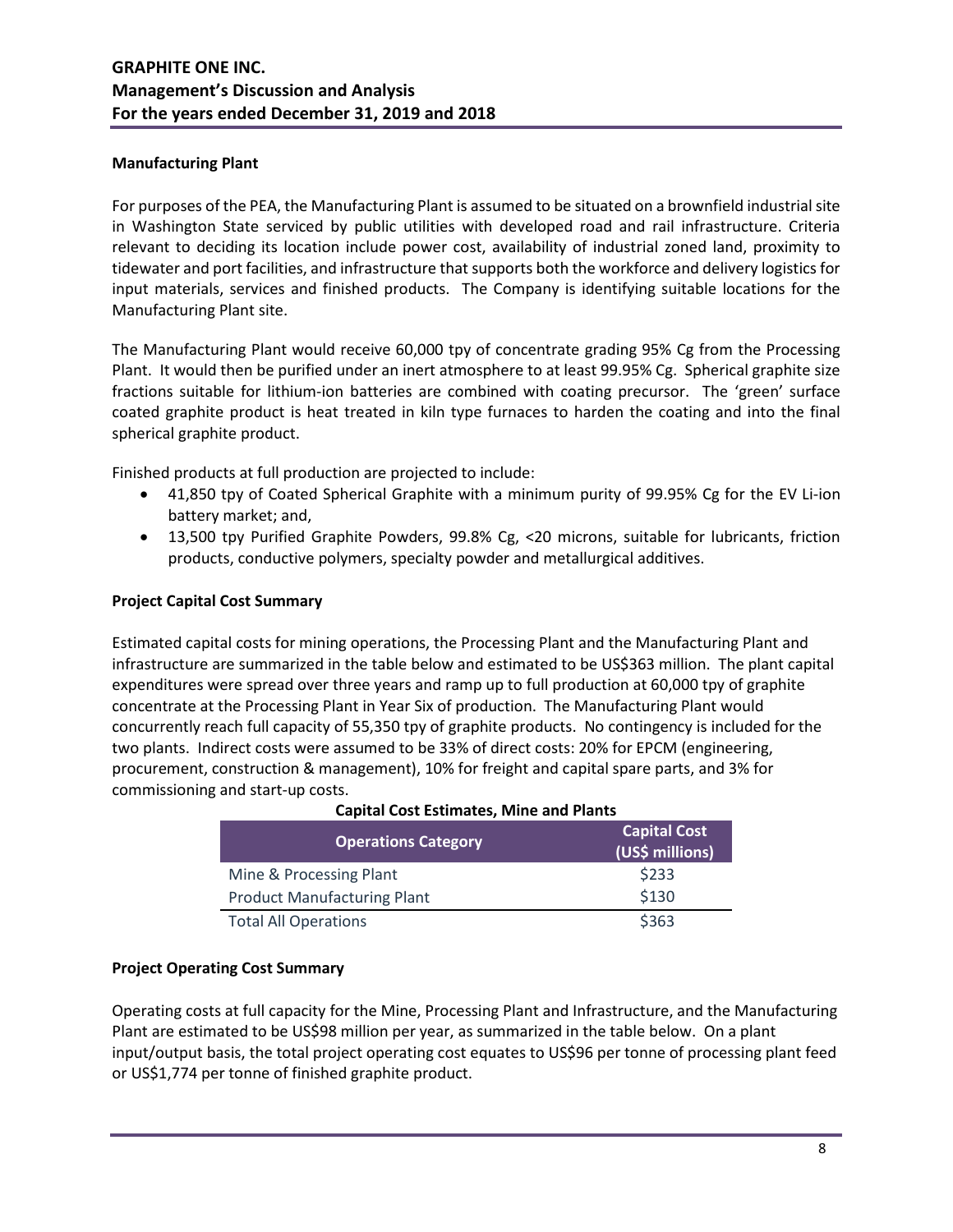| <b>MAJOR OPERATING COST ITEM</b>                                             | <b>Mining</b><br>(US\$000) | <b>Mineral</b><br><b>Processing</b><br>(US\$ 000) | <b>Product</b><br><b>Manufacturing</b><br>(US\$000) | Integrated<br>Project<br>(US\$ 000) |
|------------------------------------------------------------------------------|----------------------------|---------------------------------------------------|-----------------------------------------------------|-------------------------------------|
| Labour                                                                       | \$21,887                   | \$12,170                                          | \$7,270                                             | \$41,327                            |
| Energy (Power and Diesel) <sup>1</sup>                                       |                            | \$9,900                                           | \$14,900                                            | \$24,800                            |
| <b>Equipment Operation</b>                                                   | \$2,800                    |                                                   |                                                     | \$2,800                             |
| Consumables                                                                  |                            | \$3,300                                           | \$7,100                                             | \$10,400                            |
| Maintenance & Supplies                                                       | \$1,781                    | \$2,700                                           | \$3,600                                             | \$8,081                             |
| Miscellaneous                                                                | \$1,273                    |                                                   |                                                     | \$1,273                             |
| <b>Concentrate Shipping</b>                                                  |                            | \$1,800                                           | \$7,698                                             | \$9,498                             |
| <b>Total Operating Cost (OPEX)</b>                                           | \$27,741                   | \$29,870                                          | \$40,568                                            | \$98,179                            |
|                                                                              |                            |                                                   |                                                     |                                     |
| <b>Operating Expenses per tonne</b>                                          | (US\$)                     | (US <sup>5</sup> )                                | (US <sup>5</sup> )                                  | (US <sub>5</sub> )                  |
| <b>Processing Plant Feed</b>                                                 | \$27                       | \$29                                              | \$40                                                | \$96                                |
| Concentrate                                                                  | \$462                      | \$498                                             | \$676                                               | \$1,636                             |
| <b>Graphite Product</b>                                                      | \$501                      | \$540                                             | \$733                                               | \$1,774                             |
| Notes: 1 The mining energy cost is included in Mineral Processing Plant cost |                            |                                                   |                                                     |                                     |

The complete PEA can be obtained from the Company's website at *graphiteoneresources.com* or on the SEDAR at *www.sedar.com*.

## **Alaska Industrial Development and Export Authority**

On February 16, 2017 the Company and the Alaska Industrial Development and Export Authority ("AIDEA") announced that they had entered into a Memorandum of Understanding ("MOU") to explore opportunities to collaborate on the development of Graphite One's proposed project as outlined in the PEA (see Press Release of February 16, 2017).

## **2018 Field Program and Updated Resource Estimate**

During the summer and fall of 2018, the Company conducted a field program that comprised 801 metres in six core holes. The drill holes were angled to perpendicularly intercept the projected graphite material zones with the objective of determining their true thickness. Results from all 2018 drill holes were consistent with previous drilling in the graphite mineralized zones, including significant high-grade intercepts with Cg values greater than 10 percent.

The field program also included preliminary field surveying and an aerial LiDAR survey along possible access routes. Surface water sampling and anadromous fish surveys were also conducted, which added to the environmental baseline studies from prior years.

Further to the 2018 drill program, the Company issued an updated resource estimate. The results from the drill program moved a portion of the previously released resource estimate set forth in the PEA from Indicated to Measured Resource status.

Following are the highlights of the updated resource estimate as compared to the estimate reported in the PEA.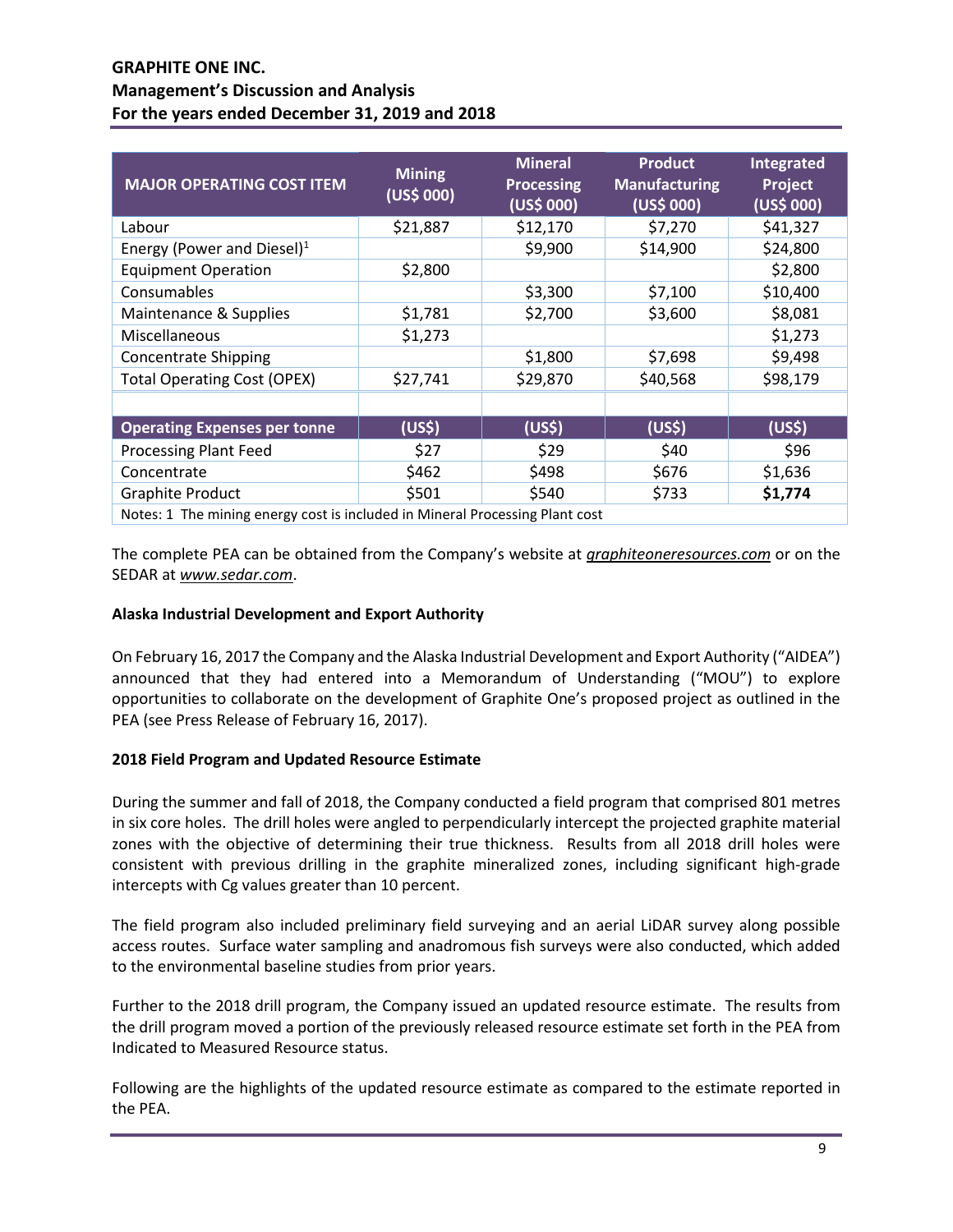- Infill drilling results from 2018 and a more detailed block model have elevated a portion of the resource to Measured Resources, totaling 1.69 Mt at 8.0% Cg and 0.14 Mt of contained graphite.
- Total Measured and Indicated Resources are 10.95 Mt at 7.8% Cg with 0.85 Mt of contained graphite. This represents a 6% increase in tonnage, an 8% improvement in grade and a 14% increase in contained graphite when compared to the PEA's Indicated Resource results.
- Inferred Resources totaled 91.89 Mt at 8.0% Cg with 7.3 Mt of contained graphite. This represents an increase in tonnage, grade and contained graphite when compared to the PEA's Inferred Resources and supports the potential of a long-term mine life described by the PEA.
- High-grade graphite mineralization is present at the surface and has been extended to depths of over 200 m by drilling.
- The deposit remains open along strike in both the east and west directions, as well as down dip.
- The updated resource estimate provides direction for continued drilling which is expected to form the basis for the Pre-Feasibility Study ("PFS"), the next phase for the Project.

The updated mineral resource estimate for the Graphite Creek Project is summarized in the following table and is compared to the previous mineral resource estimate reported in the PEA.

The PEA presented a cut-off grade of 6.0% Cg "as it would produce mill feed grading 7% percent Cg. This has been determined to be the minimum grade required to support economically viable graphite production in western Alaska."<sup>[1](#page-9-0)</sup> With this guidance, a cut-off grade of 5.0% Cg for the updated resource estimate was selected as it resulted in Cg grades in excess of 7% in all resource categories. The selected cut-off grades in each case are highlighted in the table below.

<span id="page-9-0"></span><sup>1</sup> Page 14-7; NI 43-101 Preliminary Economic Analysis on the Graphite One Project; dated June 30, 2017 and filed July 12, 2017; Prepared by TRU Group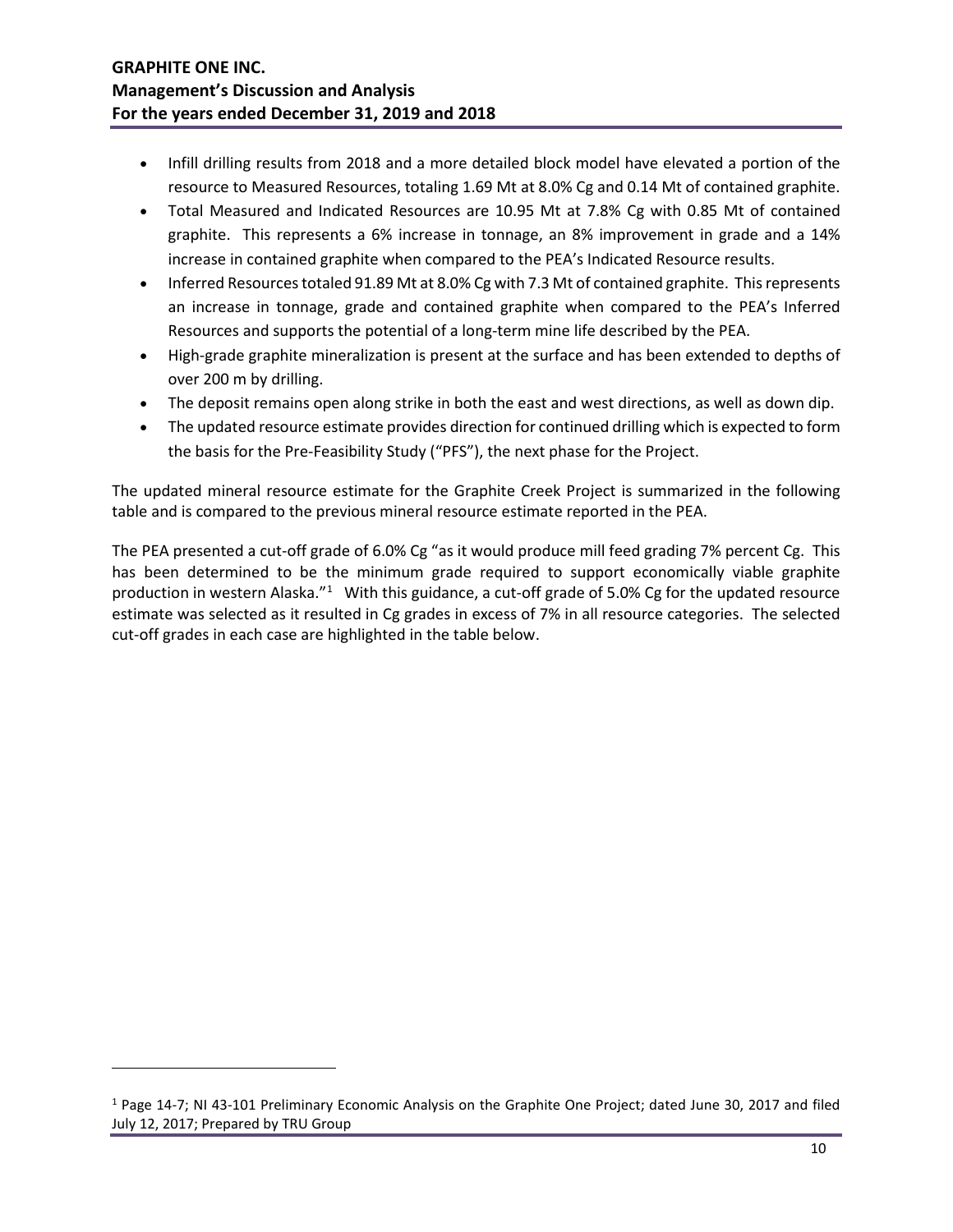| Graphite Creek Resource Estimate Update: March 2019        |                                                       |                                              |                                                        |                                                 | PEA June 30, 2017                                     |                             |                                                           |                                                 |                                                            |
|------------------------------------------------------------|-------------------------------------------------------|----------------------------------------------|--------------------------------------------------------|-------------------------------------------------|-------------------------------------------------------|-----------------------------|-----------------------------------------------------------|-------------------------------------------------|------------------------------------------------------------|
| <b>MINERAL</b><br><b>RESOURCE</b><br><b>CLASSIFICATION</b> | <b>CUT-OFF</b><br><b>GRADE</b><br>$(\% \, \text{Cg})$ | <b>TONNAGE</b><br>(MILLION<br><b>TONNES)</b> | <b>GRAPHITE</b><br><b>GRADE</b><br>$(\% \, \text{Cg})$ | <b>CONTAINED</b><br><b>GRAPHITE</b><br>(TONNES) | <b>CUT-OFF</b><br><b>GRADE</b><br>$(\% \, \text{Cg})$ | (MILLION<br><b>TONNES</b> ) | TONNAGE   GRAPHITE<br><b>GRADE</b><br>$(\% \, \text{Cg})$ | <b>CONTAINED</b><br><b>GRAPHITE</b><br>(TONNES) | <b>MINERAL</b><br><b>RESOURCE</b><br><b>CLASSIFICATION</b> |
|                                                            | 4.0                                                   | 125.48                                       | 7.1%                                                   | 8,850,296                                       | 4.0                                                   | 121.62                      | 6.2%                                                      | 7,591,000                                       |                                                            |
|                                                            | 5.0                                                   | 91.89                                        | 8.0%                                                   | 7,342,883                                       | 5.0                                                   | 105.81                      | 6.5%                                                      | 6,881,000                                       |                                                            |
| <b>MYSCRAEO</b>                                            | 6.0                                                   | 65.94                                        | 9.0%                                                   | 5,922,778                                       | 6.0                                                   | 71.24                       | 7.0%                                                      | 4,969,000                                       | <b>PHYSTRAEO</b>                                           |
|                                                            | 7.0                                                   | 44.01                                        | 10.2%                                                  | 4,504,835                                       | 7.0                                                   | 22.24                       | 8.2%                                                      | 1,823,000                                       |                                                            |
|                                                            | 8.0                                                   | 29.77                                        | 11.6%                                                  | 3,440,831                                       | 8.0                                                   | 8.79                        | 9.3%                                                      | 817,000                                         |                                                            |
|                                                            | 4.0                                                   | 12.57                                        | 6.9%                                                   | 864,110                                         | 4.0                                                   | 17.34                       | 6.4%                                                      | 1,111,000                                       |                                                            |
|                                                            | 5.0                                                   | 9.26                                         | 7.7%                                                   | 715,363                                         | 5.0                                                   | 15.10                       | 6.7%                                                      | 1,009,000                                       |                                                            |
| <b>PIOLOGY</b> CO                                          | 6.0                                                   | 6.45                                         | 8.7%                                                   | 561,470                                         | 6.0                                                   | 10.32                       | 7.2%                                                      | 744,000                                         | <b>MUDICATE</b>                                            |
|                                                            | 7.0                                                   | 4.32                                         | 9.8%                                                   | 423,790                                         | 7.0                                                   | 4.46                        | 8.2%                                                      | 367,000                                         |                                                            |
|                                                            | 8.0                                                   | 2.80                                         | 11.1%                                                  | 309,862                                         | 8.0                                                   | 2.07                        | 9.1%                                                      | 189,000                                         |                                                            |
|                                                            | 4.0                                                   | 2.19                                         | 7.2%                                                   | 157,634                                         | 4.0                                                   | 0.00                        | 0.0%                                                      | $\mathbf 0$                                     |                                                            |
|                                                            | 5.0                                                   | 1.69                                         | 8.0%                                                   | 135,171                                         | 5.0                                                   | 0.00                        | 0.0%                                                      | $\mathbf 0$                                     |                                                            |
| <b>MEASURED</b>                                            | 6.0                                                   | 1.22                                         | 9.0%                                                   | 109,456                                         | 6.0                                                   | 0.00                        | 0.0%                                                      | $\mathbf 0$                                     | <b>MEASURED</b>                                            |
|                                                            | 7.0                                                   | 0.84                                         | 10.1%                                                  | 84,904                                          | 7.0                                                   | 0.00                        | 0.0%                                                      | $\mathbf 0$                                     |                                                            |
|                                                            | 8.0                                                   | 0.57                                         | 11.3%                                                  | 64,825                                          | 8.0                                                   | 0.00                        | 0.0%                                                      | 0                                               |                                                            |

|                           | 4.0 | 14.76 | 6.9%  | 1,021,744 | 4.0 | 17.34 | 6.4% | 1,111,000 |                 |
|---------------------------|-----|-------|-------|-----------|-----|-------|------|-----------|-----------------|
| $\boldsymbol{\mathsf{x}}$ | 5.0 | 10.95 | .8%   | 850,534   | 5.0 | 15.10 | 6.7% | 1,009,000 | ×               |
| <b>MUDICATE</b>           | 6.0 | .67   | 8.8%  | 670,926   | 6.0 | 10.32 | 7.2% | 744,000   | molcktico       |
| <b>MEASURED</b>           | 7.0 | 5.16  | 9.9%  | 508.694   | 7.0 | 4.46  | 8.2% | 367,000   | <b>MEASURED</b> |
|                           | 8.0 | 3.37  | 11.1% | 374,687   | 8.0 | 2.07  | 9.1% | 189,000   |                 |

Notes to the Mineral Resource Estimate:

1. Mineral resources are not mineral reserves and do not have demonstrated economic viability. There is no guarantee that all or any part of the indicated or inferred mineral resource will be converted into a mineral reserve. The collective work to date from the Graphite Creek Property indicates that while the project is in early stages of exploration/resource work that indications of the size and grade of the graphite give suggestions that they are of high enough concentration to be of economic interest.

Values in the tables have been rounded. Totals may not tally due to rounding.

Over the past eight quarters, the Company continued its focus on exploration and evaluation of the Graphite Creek Project. The 2018 summer field program provided the necessary information to complete the 2019 NI 43-101 Mineral Resource Update dated May 2, 2019. At the end of the program, the Company held its first Subsistence Advisory Council meeting with representatives appointed by the local communities. An overview of the project was presented, the 2018 summer work was reviewed and guidance was solicited for the 2019 plans.

In 2019, the Project's PFS commenced. The work included a late fall drilling program comprised of 3 geotechnical core holes primarily to collect data for mine design and engineering purposes. The 2019 field program also included, geotechnical analysis for tailings management and process plant sites, access route analysis, continuation of environmental baseline surveys, design of primary and secondary treatment facilities, financial modeling and preparation of metallurgical samples for testing. Meetings with the local communities continued in 2019 to provide project updates and to learn about any concerns.

The PFS work continues in 2020 with a resource update, open-pit mine engineering and design, facilities layout and design, metallurgical testing, financial modeling, product development and final report writing.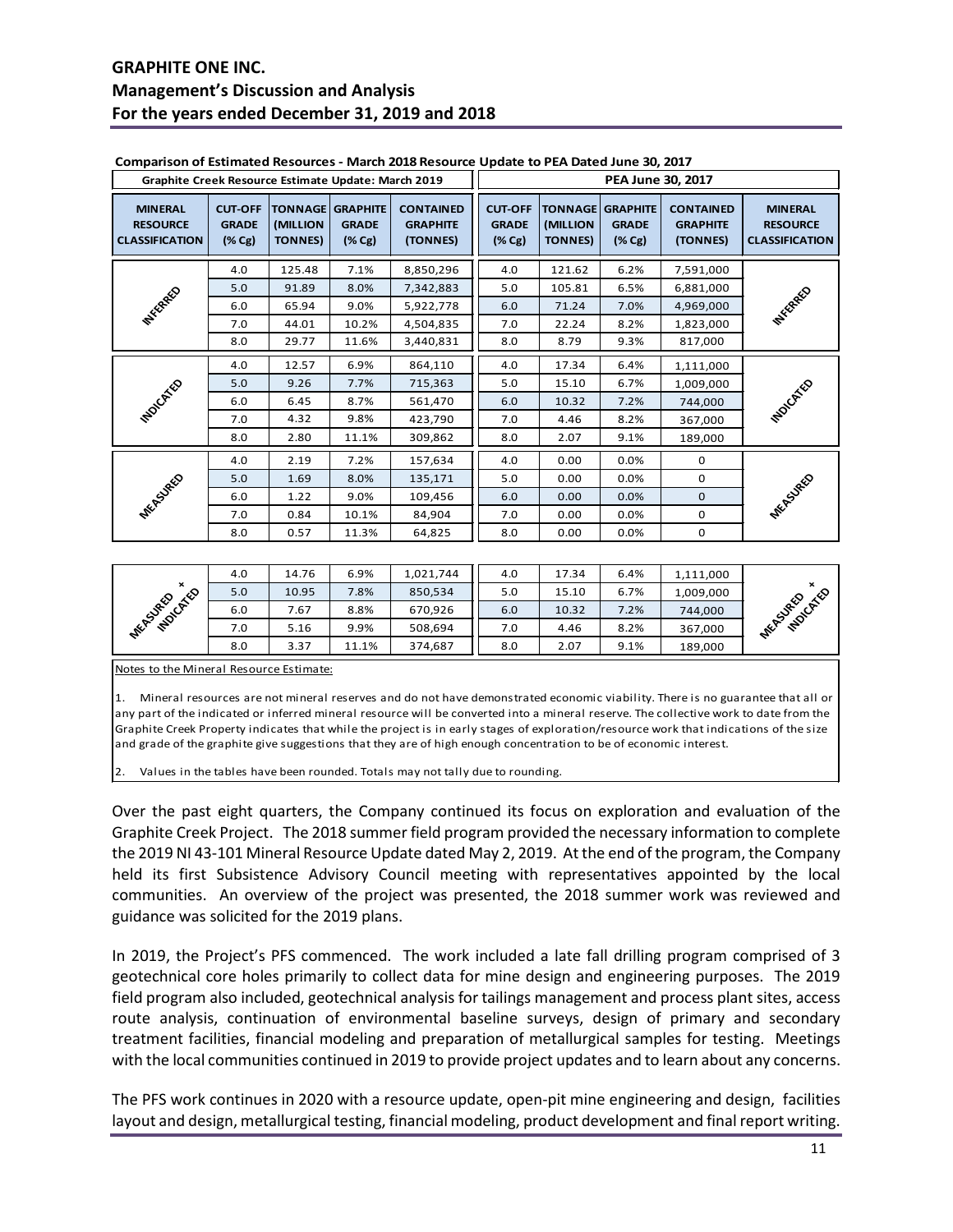Providing project updates to local communities and ongoing interaction with our Subsistence Advisory Council will also continue. Due to the late-season start to the 2019 drilling program, the completion and compilation of all drill results and geotechnical data analysis were not completed until the first quarter of 2020. This delay will affect the target completion date for the PFS, which is now expected to be released in September 2020.

## **Overall Financial Performance**

The Company has generated no operating revenue to date. The Company relies on the issuance of common shares as well as debt to finance exploration on its exploration and evaluation property, and to provide general operating working capital. The majority of the Company's expenditures relate to the acquisition and exploration of its exploration and evaluation property which is reflected in the Company's consolidated financial statements as capitalized exploration and evaluation costs.

## **Selected Annual Information**

The following table summarizes financial data for annual operations reported by the Company as at and for the years ended December 31, 2019, 2018 and 2017.

|                                                  | December 31,<br>2019 | December 31,<br>2018 | December 31,<br>2017 |
|--------------------------------------------------|----------------------|----------------------|----------------------|
| Current assets (\$)                              | 550,161              | 698,359              | 437,496              |
| Total Assets (\$)                                | 21,372,153           | 16,318,064           | 12,856,829           |
| Exploration and evaluation property (\$)         | 20,626,459           | 15,583,632           | 12,383,933           |
| Current liabilities (\$)                         | 391,148              | 93,169               | 475,982              |
| Net loss $(5)$                                   | 2,045,118            | 1,133,199            | 1,610,705            |
| Basic and diluted net loss per common share (\$) | 0.05                 | 0.04                 | 0.07                 |
| Weighted average number of common shares         |                      |                      |                      |
| outstanding                                      | 38,305,542           | 29,720,712           | 24,541,311           |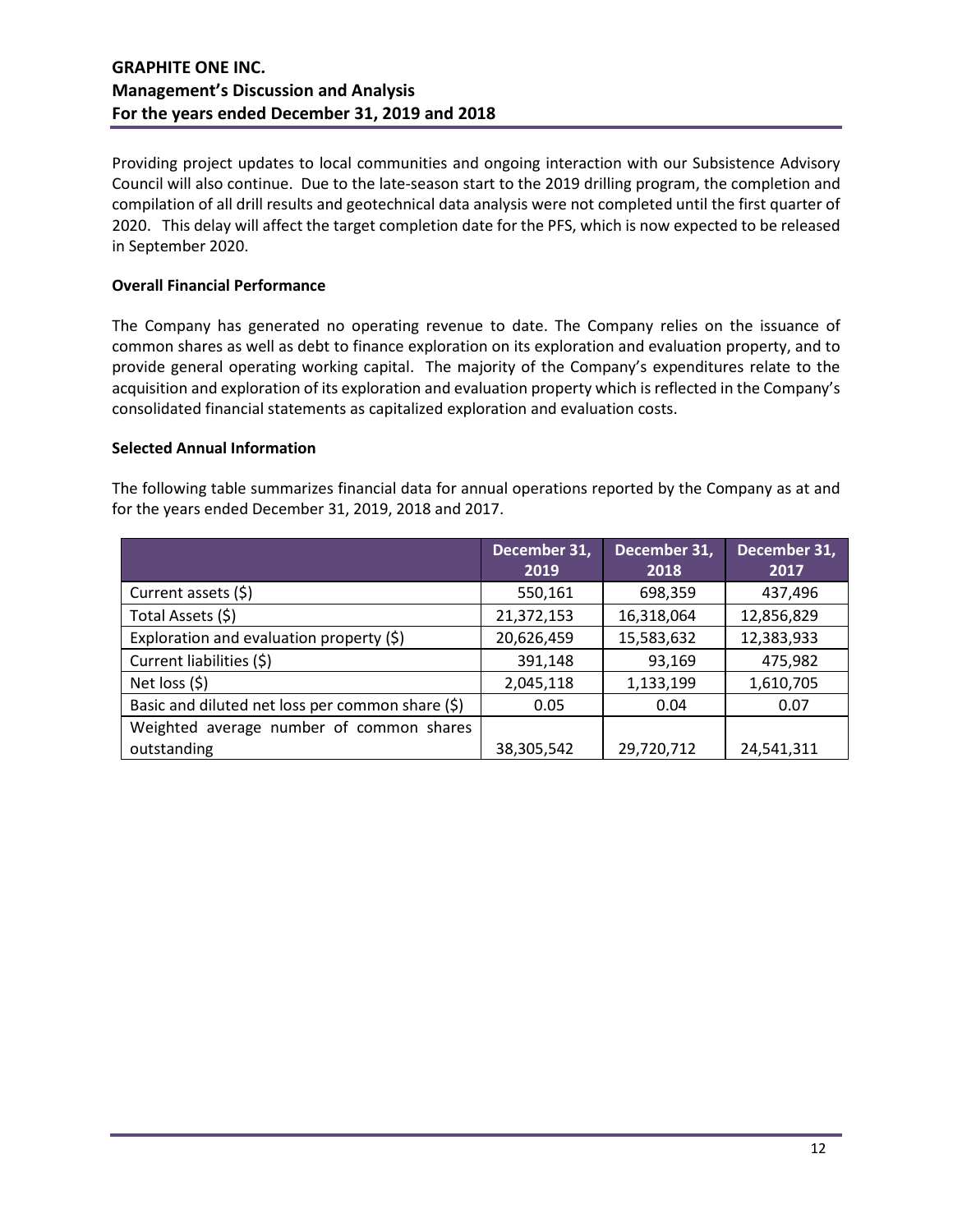## **Summary of Quarterly Results**

The following is a summary of selected financial data for the Company for the eight most recently completed quarters based on and derived from the unaudited consolidated financial statements of the Company.

| Period ended                                    | Dec 31<br>2019 | Sep 30<br>2019 | <b>Jun 30</b><br>2019 | Mar 31<br>2019 |
|-------------------------------------------------|----------------|----------------|-----------------------|----------------|
| Net loss $(5)$                                  | 465,273        | 447,085        | 722,576               | 410,184        |
| Basic and diluted loss<br>per common share (\$) | 0.01           | 0.01           | 0.02                  | 0.01           |

| Period ended                                    | Dec 31<br>2018 | Sep 30<br>2018 | <b>Jun 30</b><br>2018 | Mar 31<br>2018 |
|-------------------------------------------------|----------------|----------------|-----------------------|----------------|
| Net loss $(5)$                                  | 272,033        | 345,616        | 229,701               | 285,849        |
| Basic and diluted loss<br>per common share (\$) | 0.01           | 0.01           | 0.01                  | 0.01           |

The increase in the second quarter results for 2019 is due to recording the grant of options in the quarter.

## **Results of Operations**

## **Three months ended December 31, 2019**

During the three months ended December 31, 2019 ("the last quarter of 2019"), the Company incurred a net loss of \$465,273 compared to a net loss of \$272,033 during the three months ended December 31, 2018 (the "last quarter of 2018").

General and administrative expenses consist of management fees and salaries, marketing and investor relations, office and administration and professional fees.

| Three months ended                                                                                                                             | December 31,<br>2019 |                                                 | <b>December</b><br>31, 2018             |
|------------------------------------------------------------------------------------------------------------------------------------------------|----------------------|-------------------------------------------------|-----------------------------------------|
| Management fees and salaries<br>Marketing and investor relations<br>Office and administration<br>Professional fees<br>Share-based compensation | Ś                    | 198,501<br>50,090<br>61,472<br>24,920<br>99,510 | \$179,555<br>73,286<br>33,616<br>15,734 |
|                                                                                                                                                | Ś                    | 434,493                                         | 302,191                                 |

- Management fees and salaries increased in the last quarter of 2019 (when compared to the last quarter of 2018 primarily due to an increase in employee benefits.
- **Marketing and investor relations costs decreased in the last quarter of 2019 compared to the last** quarter of 2018 due to the Company's reduced marketing efforts.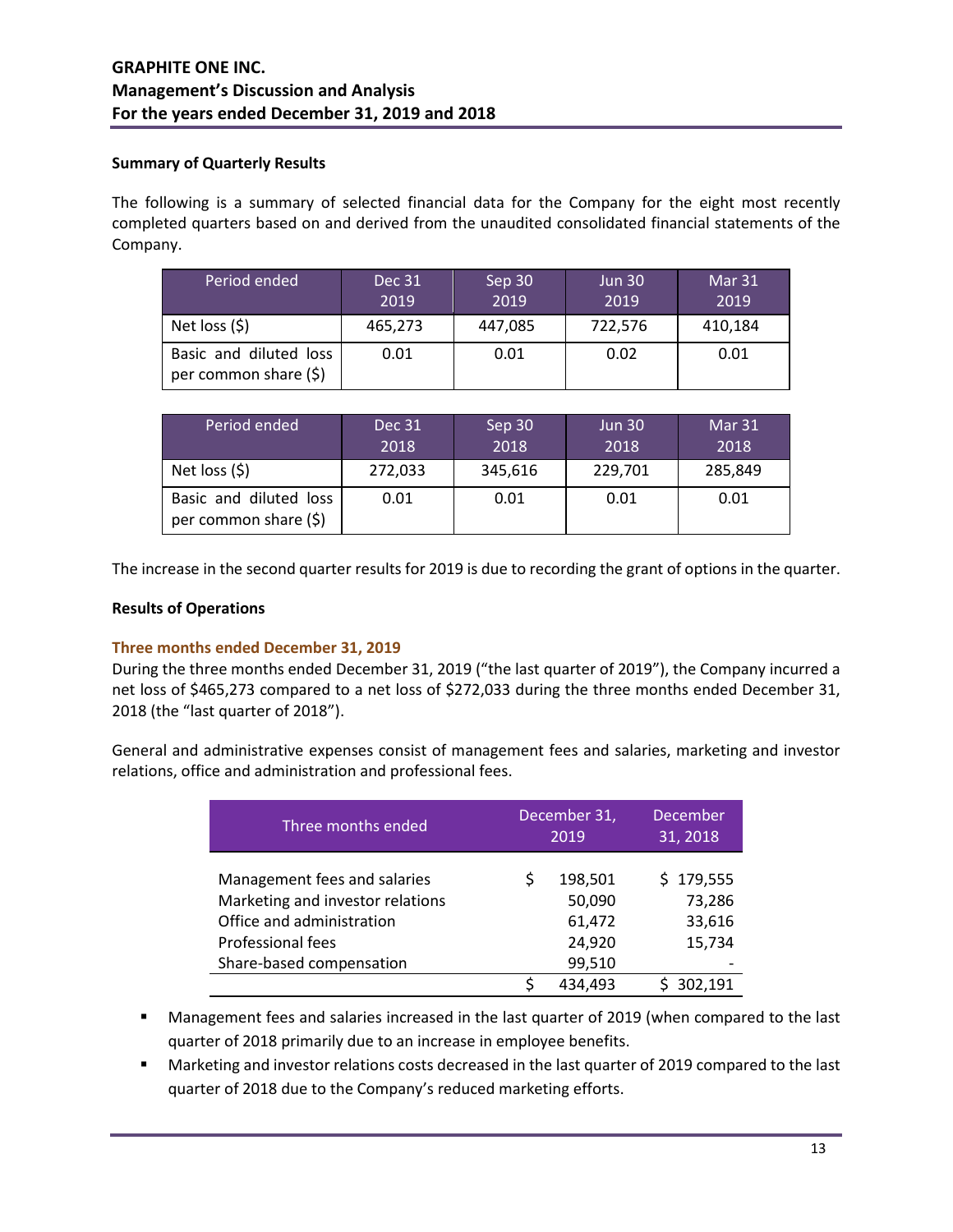- **THE Office and administration costs increased in the last quarter of 2019 compared to the last quarter** of 2018 due to an increase in travel-related costs in the last quarter of 2019.
- **Professional fees increased in the last quarter of 2019 compared to the last quarter of 2018** primarily due primarily to an increase in audit fees compared to the last quarter of 2018.
- Share-based compensation in the last quarter of 2019 reflects the expense for repricing options, whereas there was no share-based compensation in the last quarter of 2018.

## **Fiscal Year ended December 31, 2019 and year ended December 31, 2018**

For the year ended December 31, 2019 (the "current year"), the Company incurred a net loss of \$2,045,118 compared to a net loss of \$1,133,199 for the year ended December 31, 2018 (the "prior year"). Factors that contributed to the increase in the expenses are outlined below.

General and administrative expenses consist of management fees and salaries, marketing and investor relations, office and administration and professional fees.

| <b>Fiscal Year ended</b>         |         | December 31 |  | December 31 |  |
|----------------------------------|---------|-------------|--|-------------|--|
|                                  |         | 2019        |  | 2018        |  |
| Management fees and salaries     |         | 739,592     |  | 718,613     |  |
| Marketing and investor relations | 300,522 |             |  | 241,897     |  |
| Office and administration        |         | 295,534     |  | 127,593     |  |
| Professional fees                |         | 121,556     |  | 75,687      |  |
| Share-based compensation         |         | 467,310     |  |             |  |
|                                  |         | 1,924,514   |  | 1,163,790   |  |

- Management fees and salaries increased in the year ended December 31, 2019 compared to the year ended December 31, 2018 due to an increase in the cost of employee benefits.
- Marketing and investor relations costs increased in the year ended December 31, 2019 compared to the year ended December 31, 2018 as a result of increases in business development activities including attendance at graphite conferences and an increase in the cost of media releases.
- Office and administrative expenses saw an increase in the year ended December 31, 2019 compared to the year ended December 31, 2018 due to costs related to the Special Shareholders meeting, costs for a benefits study and increased travel costs.
- An increase in professional fees in the year ended December 31, 2019 was driven primarily by increased legal costs related to the Special Shareholders meeting.

Share based payments expense, a non-cash expense, amounted to \$467,310 (2018 – \$nil) with 1,800,000 stock options granted in the current year compared with none granted in the prior year, and which vested immediately and the repricing of previously granted options. Share based payments of \$73,560 in the current year and \$49,700 from the prior year were capitalized to the exploration and evaluation property.

## **Liquidity, Capital Resources and Going Concern**

The Company's consolidated financial statements have been prepared on a going concern basis which assumes that the Company will be able to realize its assets and discharge its liabilities in the normal course of business for the foreseeable future.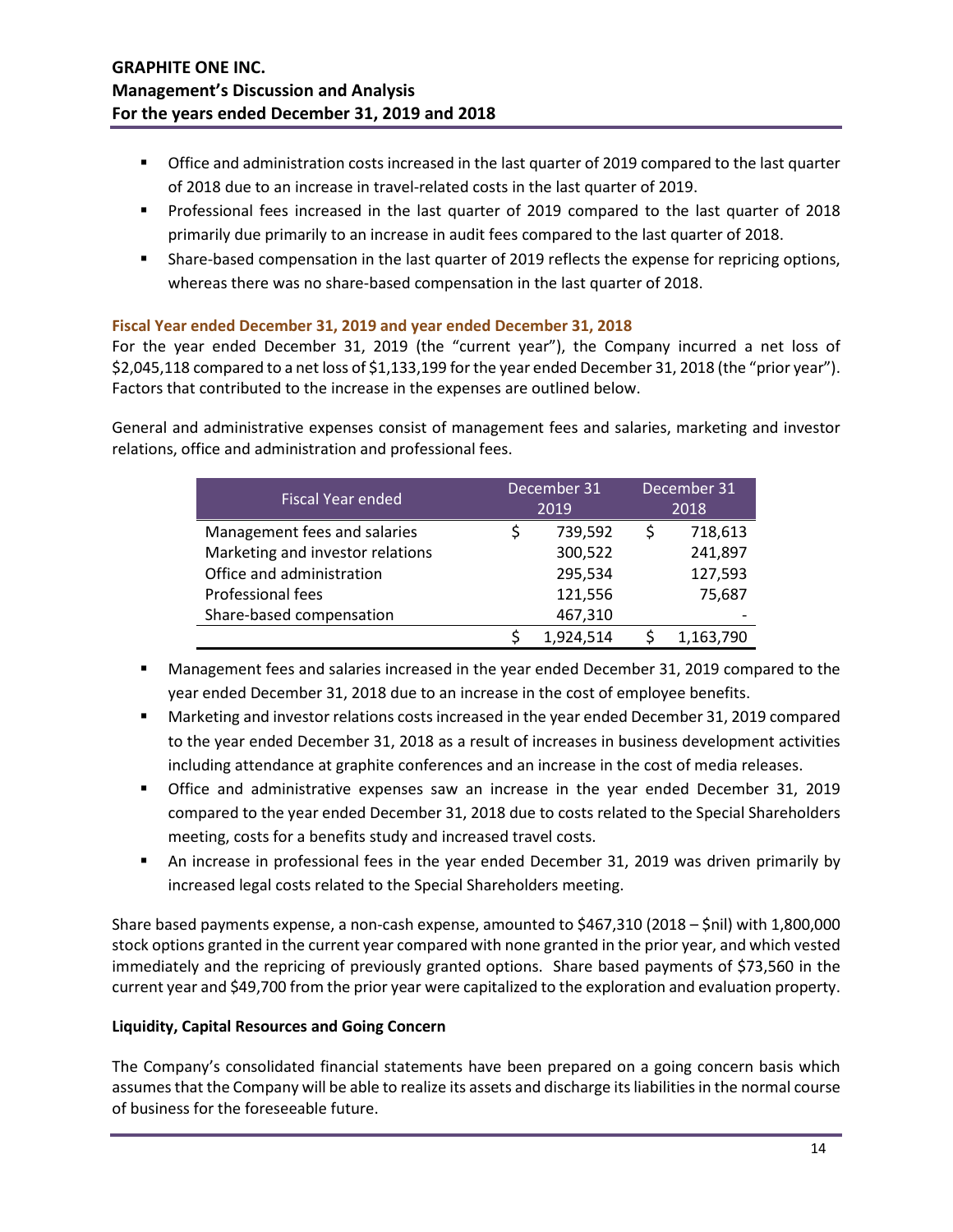The continuing operations of the Company are dependent upon the Company's ability to arrange adequate financing in the near term. However, there can be no assurance that the Company will be able to obtain adequate financing in the future or that the terms of such financing will be favourable. If adequate financing is not available when required, the Company may be required to delay, scale back or eliminate various programs and may be unable to continue operations. The Company will seek such additional financing through debt or equity offerings, but there can be no assurance that such financing will be available on terms acceptable to the Company or at all.

During the year ended December 31, 2019, the Company raised \$2,000,070 through the issuance of 6,666,900 units, where each unit is comprised of one common share and one transferrable common share purchase warrant. During the year ended December 31, 2018, the Company raised \$4,283,695 through the issuance of 6,118,959 units, where each unit is comprised of one common share and one transferable common share purchase warrant. Refer to the notes to the financial statements for details of the shares issued.

As at December 31, 2019, the Company had a cash balance of \$218,988 and working capital (current assets less current liabilities) of \$159,013. Current liabilities as at December 31, 2019 totaled \$391,148. The Company has incurred losses since inception and does not generate any cash inflows from operations. In the year ended December 31, 2019, cash used in operating activities totaled \$1,400,532.

The Company's ability to continue to meet its obligations and carry out its planned exploration activities is uncertain and dependent upon the continued financial support of its shareholders and on securing additional financing. Subsequent to December 31, 2019, the Company drew an additional US\$1.6 million on the loan from Taiga (see Financial Statement Note 6: Loan Payable and Note 11: Subsequent Events) There is, however, no assurance that any such initiatives will be sufficient and, as a result, there is significant doubt regarding the going concern assumption and, accordingly, the ultimate appropriateness of the use of accounting principles applicable to a going concern. The Company's consolidated financial statements do not reflect the adjustments to the carrying values of assets and liabilities and the reported expenses and balance sheet classifications that would be necessary if the Company were unable to realize its assets and settle its liabilities as a going concern in the normal course of operations for the foreseeable future. These adjustments could be material.

## **Financial Instruments and risk management**

## Financial instrument classification

The Company`s financial instruments recognized on the statement of financial position consist of cash, deposits and trade and other accounts payable and loans.

The estimated fair market values of the Company`s financial instruments carried at amortized cost approximate their carrying values due to their short-term nature.

## Financial Risk Management

The Company may be exposed to risks of varying degrees of significance which could affect its ability to achieve its strategic objectives. The main objectives of the Company's risk management processes are to ensure that risks are properly identified and that the capital base is adequate in relation to those risks. The principal risks to which the Company is exposed are described below.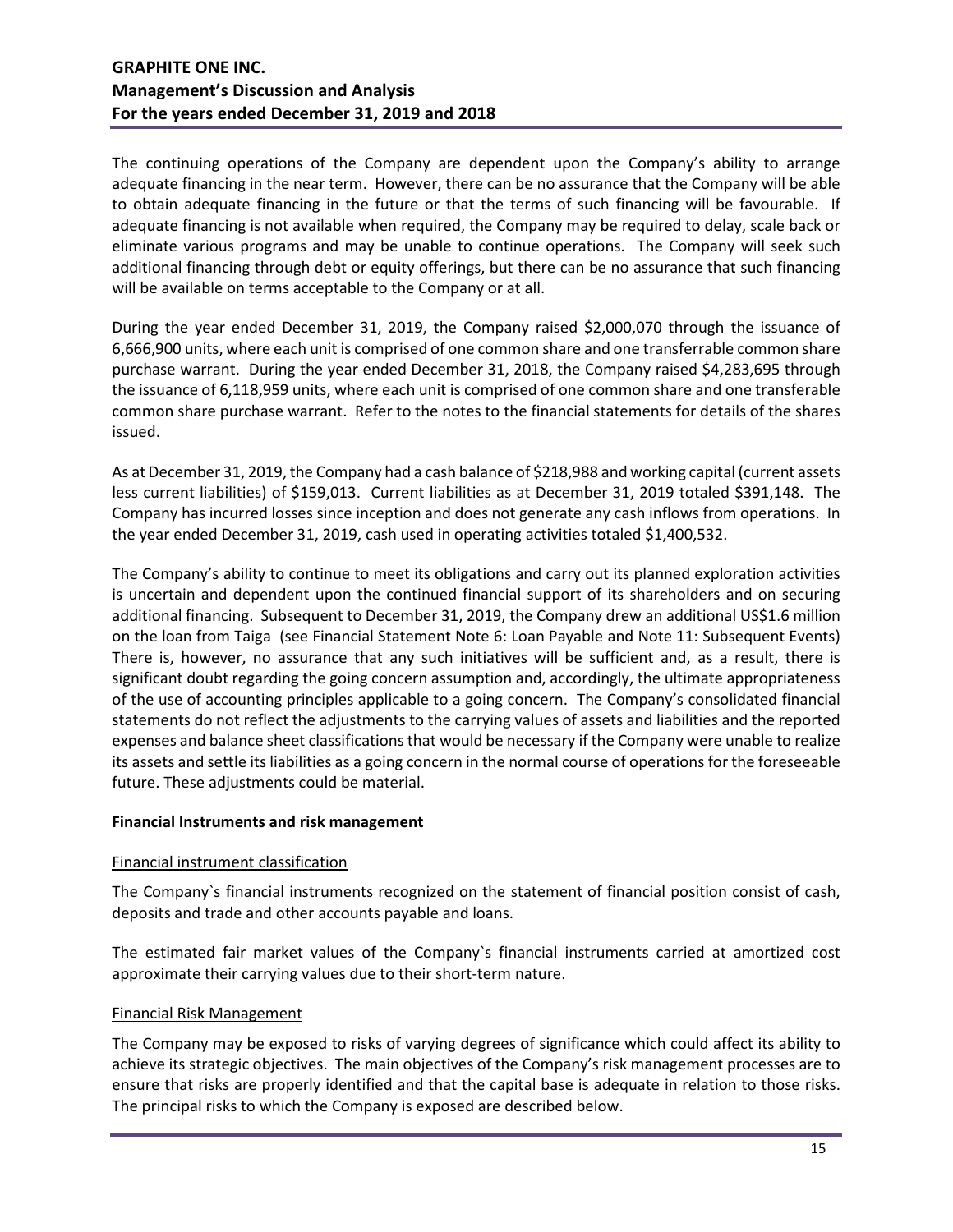## Interest rate risk

Interest rate risk is the risk arising from the effect of changes in prevailing interest rates on the Company's financial instruments. The Company's cash balances held at financial institutions earn interest at rates which vary according to prevailing rates. The Company does not deem the associated interest rate risk to be material.

## Credit risk

Credit risk is the risk of potential loss to the Company if a counter party to a financial instrument fails to meet its contractual obligations. Management does not believe that the Company is exposed to any material credit risk.

## Foreign currency risk

Foreign currency risk is the risk that the fair value of, or future cash flows from, the Company's financial instruments will fluctuate because of changes in foreign exchange rates. Graphite One maintains the majority of its cash reserves in Canadian dollars. A portion of the Company's funds are held in United States dollars and are, therefore, subject to fluctuations in foreign exchange rates.

At December 31, 2019, the Company has certain monetary items denominated in United States Dollars. Based on these net exposures, a 10% appreciation or depreciation of the Canadian dollar against the United States dollar would result in an increase or decrease of \$73,000 in the Company's net loss.

## Liquidity risk

Liquidity risk is the risk that the Company will not meet its financial obligations as they fall due. See "Liquidity, Capital Resources and Going Concern" section.

|  |  | <b>Related party transactions and balances</b> |  |  |
|--|--|------------------------------------------------|--|--|
|--|--|------------------------------------------------|--|--|

| Relationships                               | Nature of the relationship                                                                                                                                                             |  |  |  |  |
|---------------------------------------------|----------------------------------------------------------------------------------------------------------------------------------------------------------------------------------------|--|--|--|--|
| Huston and Huston Holdings Corp. ("Huston") | Huston and Huston Holdings Corp. is a private<br>company controlled by Anthony Huston, an officer and<br>director of the Company which provides management<br>services to the Company. |  |  |  |  |
| Rockford Resources LLC ("Rockford")         | Rockford is a private company controlled by Patrick<br>Smith, a director of the Company which provides<br>director services to the Company.                                            |  |  |  |  |
| 0897877 BC Ltd. ("0897877 BC")              | 0897877 BC is a private company controlled by Brian<br>Budd, a director of the Company which provides<br>director services to the Company.                                             |  |  |  |  |
| Taiga Mining Company, Inc. ("Taiga")        | Taiga is a private company and a Control person of the<br>Company on accordance with Policy 4.1 of the TSX<br>Venture Exchange Corporate Finance Manual.                               |  |  |  |  |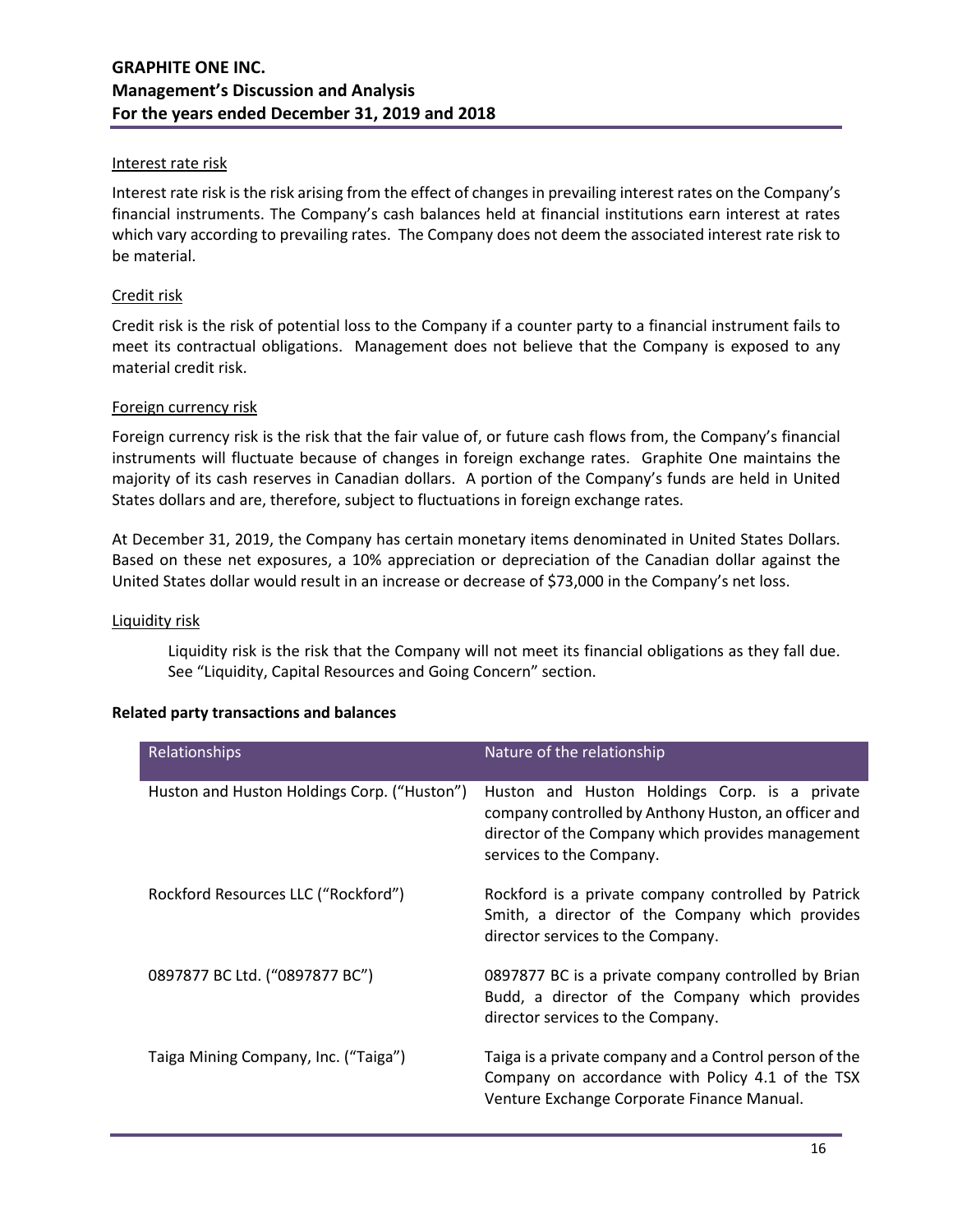#### Relationships Nature of the relationship

#### Related party transactions

|                                |                        | <b>Management Consulting and</b> |     |         |  |
|--------------------------------|------------------------|----------------------------------|-----|---------|--|
|                                | <b>Directors' Fees</b> |                                  |     |         |  |
| For the year ended December 31 |                        | 2019                             |     | 2018    |  |
| Huston & Huston Holdings Corp. |                        | 250,000                          | - S | 250,000 |  |
| Rockford Resources, LLC        |                        | 24,000                           |     | 24,000  |  |
| 0897877 BC Ltd.                |                        | 24,000                           |     | 24,000  |  |

The above transactions relate to consulting fees incurred by the Company. Management services expenses are included in management fees and salaries and marketing, advisory and investor relations in the consolidated statements of financial position. Geological services are capitalized to Exploration and evaluation property in the consolidated statements of financial position.

During the year, the Company settled the first loan payable with Taiga through the issuance of 1,330,000 common shares and paid \$13,274 in interest (see Note 6).

In September 2019, the Company drew US\$2.5 million and in December 2019 drew US\$700,000, pursuant to a second loan agreement with Taiga (see Note 6). As at December 31, 2019, the Company owed the loan principal and interest equal to CA\$4,282,118. Subsequent to December 31, 2019, the Company drew an additional US\$1.6 million pursuant to the loan agreement.

Amounts owing to related parties are non-interest bearing, unsecured and due on demand. The transactions were in the normal course of operations. At December 31, 2019, the Company owed \$4,307,570 (December 31, 2018- \$18,000) to related parties.

# **For the year ended December 31, 2019 2018** Consulting and directors' fees  $\zeta$   $\zeta$  298,000  $\zeta$  298,000 Salaries and benefits 801,160 677,348 Stock-based compensation and the computation of the computation of the computation of the computation of the computation of the computation of the computation of the computation of the computation of the computation of the  $\frac{1}{2}$  2,129,000  $\frac{1}{2}$  1,025,048

#### Key management compensation

Key management are those personnel having the authority and responsibility for planning, directing and controlling the Company and include the President, Chief Executive Officer, Directors, Chief Financial Officer and General Manager Operations.

## Management contracts

The Company entered into a consulting agreement effective February 1, 2014 with a private company controlled by the President and CEO to provide certain management services to the Company ("the 2014 Agreement"). Pursuant to the 2014 Agreement, the Company paid an annual fee for services of \$250,000 and, in the event of a change of control of the Company, would have paid an amount equal to three times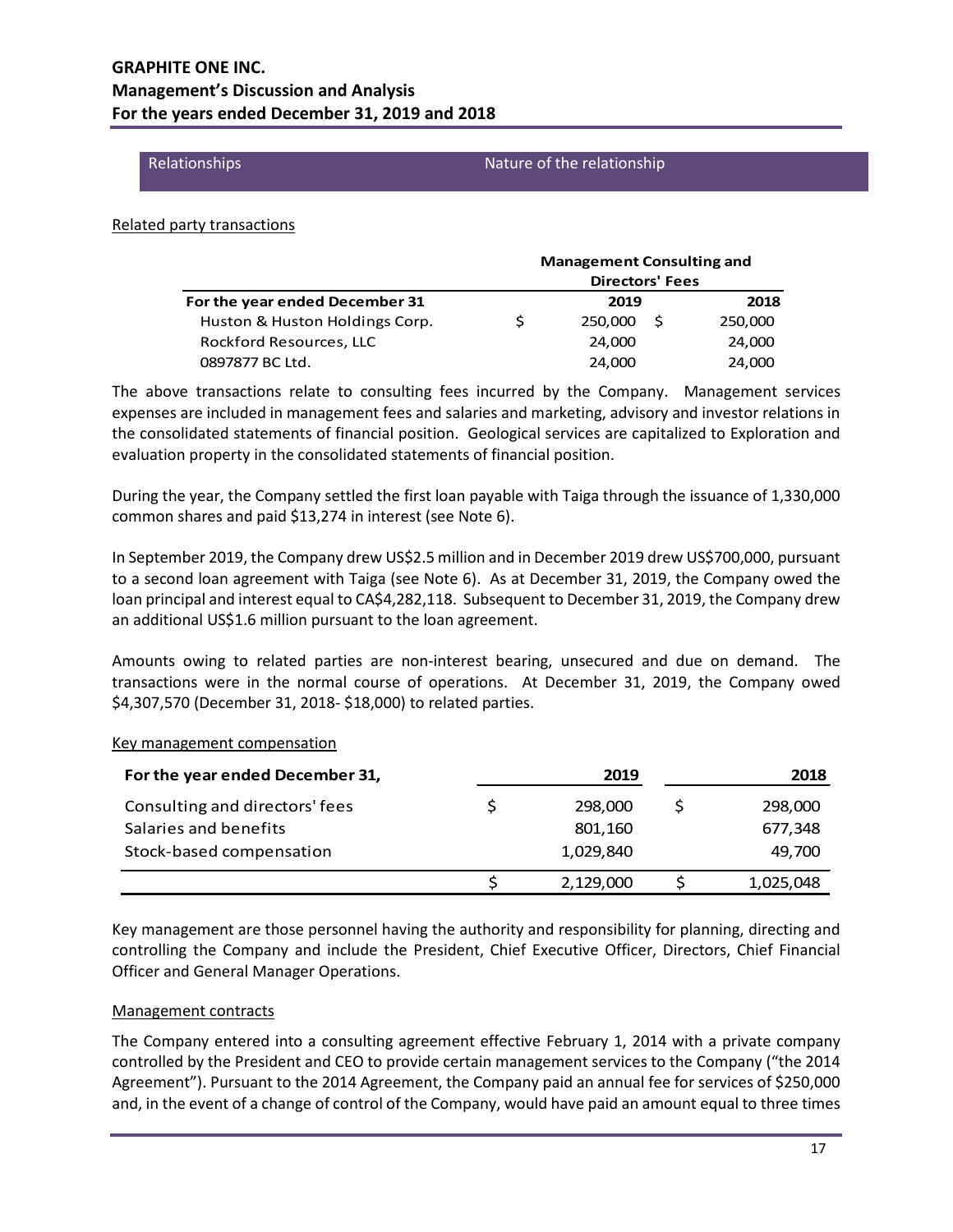the annual fee. Subsequent to September 30, 2016, the Company entered into a new consulting agreement to replace the 2014 Agreement with a private company controlled by the President and CEO (the "New President & CEO Agreement"). Pursuant to the New President & CEO Agreement, the Company will also pay an annual fee for services of \$250,000 and, in the event of a change of control of the Company, an amount equal to three times the annual fee.

Commencing January 1, 2016, the Executive Chairman has been engaged as an employee of the Company. Subsequent to September 30, 2016, the Company finalized the terms of the employment agreement with the Executive Chairman. Under this agreement, the Company will also pay an annual fee for services of \$200,000 and, in the event of change of control of the Company, an amount equal to two times the annual salary.

Commencing January 1, 2016, the Chief Financial Officer has been engaged as an employee of the Company. Subsequent to September 30, 2016, the Company finalized the terms of the employment agreement with the Chief Financial Officer. Under this agreement, the Company will pay an annual fee for services of \$190,000 and, in the event of a change of control of the Company, an amount equal to two times the annual salary.

## **Outstanding Share Data**

The following table summarizes the Company's outstanding share capital (after share consolidation):

|                                                                      | April 24, 2020 |
|----------------------------------------------------------------------|----------------|
| Common shares issued and outstanding                                 | 40,609,143     |
| Stock options outstanding (weighted average exercise price \$0.94)   | 3,485,000      |
| Warrants outstanding (weighed average exercise price \$0.80)         | 15,285,330     |
| Broker warrants outstanding (weighted average exercise price \$1.20) | 28,056         |
| Fully diluted common shares outstanding                              | 59,407,529     |

## **Additional Disclosure for Venture Issuers without Significant Revenue**

Details of the Company's general and administrative expenses for the three and twelve months ended December 31, 2019 and December 31, 2018 are included in the results of operations section of this MD&A. Details of the Company's expenditures relating to exploration and evaluation properties are presented in Note 7 to the consolidated financial statements.

## **Mining Risks**

The Company is subject to the risks typical in the mining business including uncertainty of success in exploration and development; operational risks including unusual and unexpected geological formations, flooding and other conditions involved in the drilling and removal of material as well as environmental damage and other hazards; risks that intended drilling schedules or estimated costs will not be achieved; and risks of fluctuations in the price of commodities and currency exchange rates. Commodity prices are subject to volatile price movements over short periods of time and are affected by numerous factors, all of which are beyond the Company's control, including expectations of inflation, levels of interest rates, the demand for commodities, global or regional political, economic and banking crises and production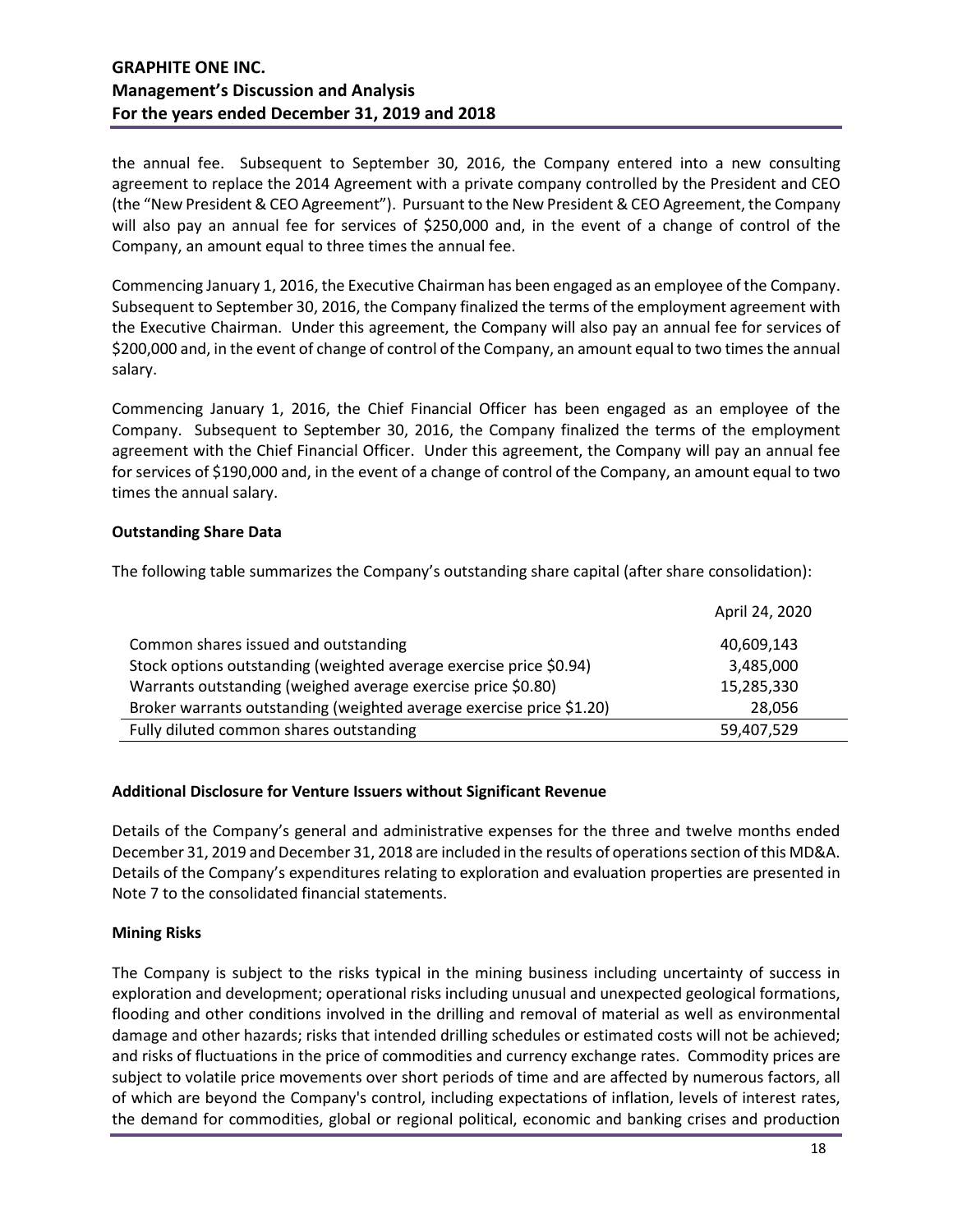rates in major producing regions. The aggregate effect of these factors is impossible to predict with any degree of certainty.

## **Business Risks**

Natural resources exploration, development, production and processing involve a number of business risks, some of which are beyond the Company's control. These can be categorized as operational, financial and regulatory risks.

• Operational risks include finding and developing reserves economically, marketing production and services, product deliverability uncertainties, changing governmental law and regulation, hiring and retaining skilled employees and contractors and conducting operations in a cost effective and safe manner. The Company continuously monitors and responds to changes in these factors and adheres to all regulations governing its operations. Insurance may be maintained at levels consistent with prudent industry practices to minimize risks however the Company is not fully insured against all risks nor are all such risks insurable.

• Operational risks also include the timing and successful completion of the Pre-Feasibility Study and the industry projections regarding the future demand for graphite.

• Financial risks include fluctuations in commodity prices, interest rates and foreign exchange rates, all of which are beyond the Company's control.

• Regulatory risks include possible delays in getting regulatory approval for transactions that the Board of Directors believe to be in the best interest of the Company, increased fees for filings, and the introduction of ever more complex reporting requirements, the cost of which the Company must meet in order to maintain its exchange listing.

## **COVID-19**

In March 2020, the World Health Organization declared the outbreak of a novel coronavirus (COVID-19) as a pandemic, which continues to spread throughout North America. The spread of COVID-19 has caused significant volatility in North America and international markets. There is significant uncertainty around the breadth and duration of business disruptions related to COVID-19. The Company has and continues to take all prescribed steps to minimize the impact of the outbreak of the COVID-19 pandemic on the health of its employees, contractors and consultants. Working remotely, conducting virtual instead of inperson meetings, restricting travel and other measures for physical distancing are in place. Due to the uncertainty as to the duration of the pandemic and the impact on operations, the Company may find it challenging to complete its Project PFS as expected or conduct any extensive field operations this year, which may delay progress on the Project.

## **Outlook**

The Company's primary focus is the exploration and development of the Graphite Creek Project. In addition to the exploration at this Property, the Company may evaluate other prospects worthy of exploration and development. The ability of the Company to do so is contingent upon its ongoing ability to raise the risk capital necessary to advance such prospects.